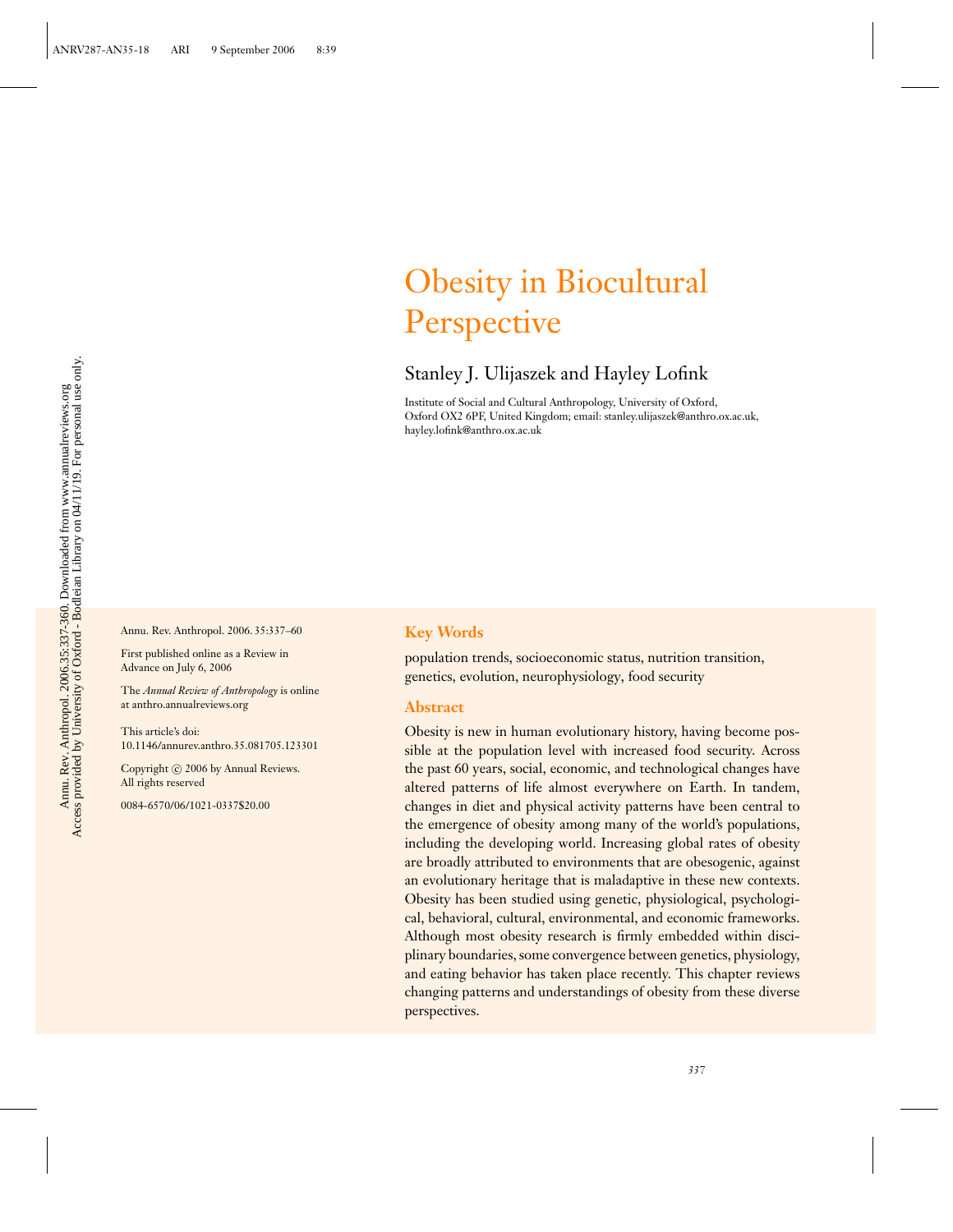Human genetics likely have undergone selection for traits that promote energy intake and storage and minimize energy expenditure. Thus it is no surprise that there are a great many obesity-related genotypes. Models linking genetic susceptibilities with physiology and feeding behavior are emerging, and although they only explain a small proportion of global obesity rates, might underlie the more-common and genetically complex forms of human obesity. Human physiology can only exert weak control on the reduction of food intake and the increase of energy expenditure when energy stores are replete and food security is high, and obesity is almost an inevitable human biological outcome in the environments that have been constructed in industrialized nations over the past 60 years and that have emerged with modernization elsewhere.

#### **INTRODUCTION**

Obesity is the condition in which excess body fat has accumulated to a degree that health and function are negatively affected. It is new in human evolutionary history, having been essentially nonexistent until approximately 10,000 years ago (Brown 1991, Brown & Krick 2001). Across history, individuals and groups of privilege have been able to display embodied wealth by above-average body size, including weight and fatness (Brown & Konner 1987, Brown 1991, de Garine & Pollock 1995). Obesity was known in ancient Greece (Bevegni & Adami 2003) and was a common condition among the English upper classes in the late eighteenth century (Trowell 1975). It emerged more generally among North American men in the nineteenth century (Kahn & Williamson 1994), increasing in successive surveys in both the United States and Britain across the twentieth century (Garrow 1978). Across the past 60 years, social, economic, and technological changes have altered patterns of life worldwide. During post–World War II reconstruction, economic development grew on a more-global scale, as colonial models of economic management fell from favor. In tandem, changes in diet and activity patterns have been central to the emergence of obesity among many of the world's populations, including poorer ones (Popkin & Doak 1998). In the vast majority of nations for which comparative data are available, rates of obesity are increasing (de Onis 2005, Nishida & Mucavele 2005). It is estimated that over 300 million adults are currently obese, as defined by having a body mass index (BMI) above 30 kg/m<sup>2</sup>. A further 700 million people are considered overweight, with BMIs between 25 kg/m<sup>2</sup> and 30 kg/m<sup>2</sup>. The prevalence of obesity among children is also rising.

Increasing rates of obesity across the world are broadly attributed to environments that are obesogenic (French et al. 2001, Brownell 2002, Hill et al. 2003), against an evolutionary heritage that is maladaptive in these new contexts (Neel 1962, Eaton et al. 1998, Neel et al. 1998, Lev-Ran 2001). The term obesogenic environment was coined by Swinburn et al. (1999), who argued that the physical, economic, social, and cultural environments of the majority of industrialized nations encourage positive energy balance in their populations. A dominant explanatory framework for the emergence of obesogenic environments is that of nutrition transition (Popkin 2004), which relates globalization, urbanization, and westernization to changing food environments across the populations of the world (Drewnowski & Popkin 1997, Griffiths & Bentley 2001, Contaldo & Pasanisi 2004). Central to this transition are shifts in diet toward increased consumption of energy-dense foods (Drewnowski & Popkin 1997) and declines in physical activity (Erlichman et al. 2002). In this formulation, global food supply becomes increasingly abundant, less expensive, and more-aggressively marketed; coupled with declines in physical activity, this has led to higher prevalences of obesity (Nielsen et al. 2002, Drewnowski & Darmon 2005). In addition, economic inequalities within and between nations have ensured food security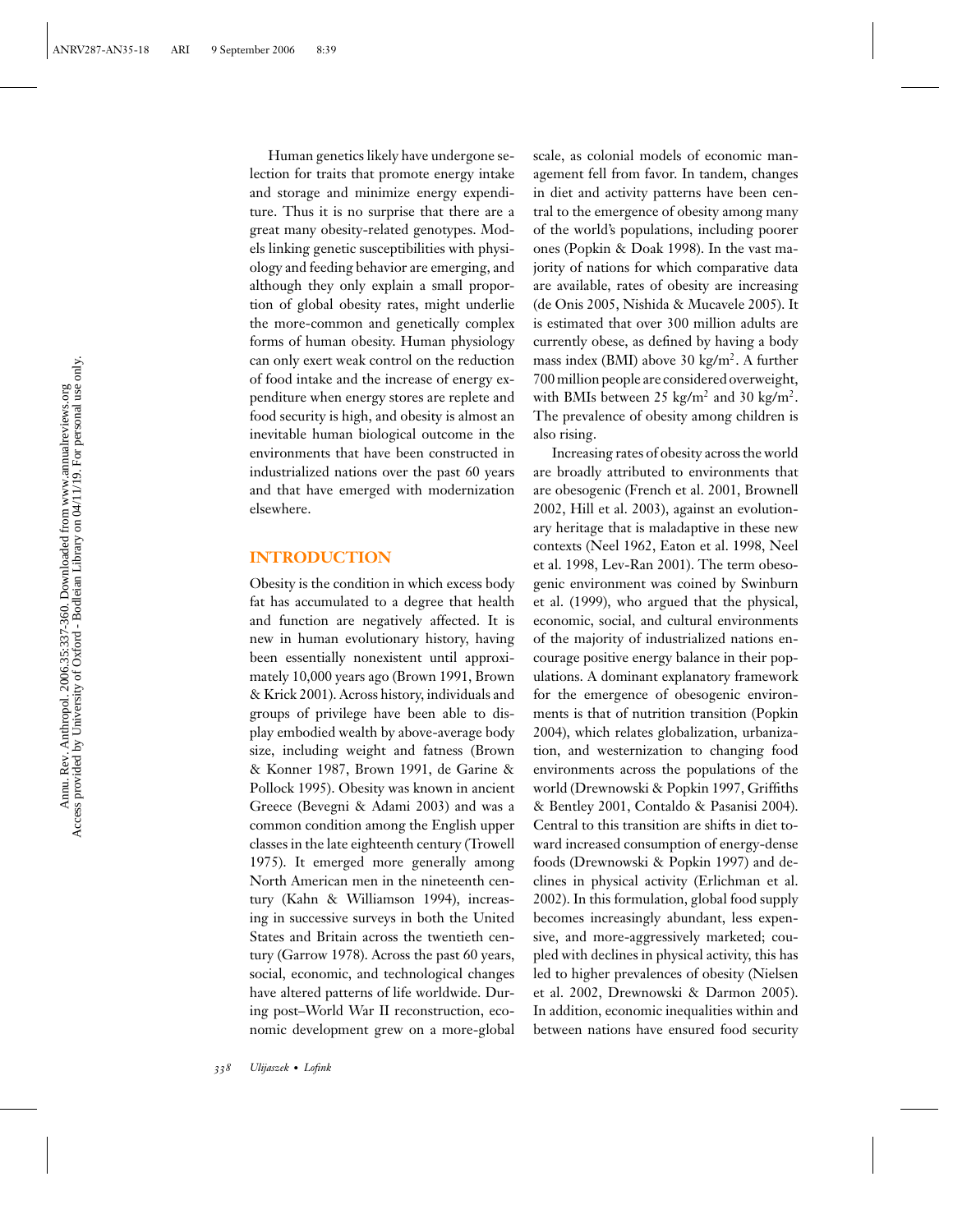for significant sectors of society and for some nations as a whole, while denying food security for many others (Dyson 1996). Underpinning such global phenomena are interrelated physiological, genetic, and behavioral factors (Shuldiner & Munir 2003, Clegg & Woods 2004, Flier 2004), as well as cultural norms that make humans susceptible to obesity (Brown 1991, de Garine & Pollock 1995). How food use is structured socially and culturally has been slow to adjust to changing patterns of food security, as have perceptions of appropriate body size for health and beauty, which has contributed to the emergence of obesity in various societies (de Garine & Pollock 1995).

Obesity has been studied using genetic, physiological, psychological, behavioral, cultural, environmental, and economic frameworks. Although most obesity research is firmly embedded within disciplinary boundaries, some convergence between the study of genetics, physiology, and eating behavior has taken place recently (Barsh & Schwartz 2002, Flier 2004, de Castro 2006). Anthropologists use biocultural perspectives to understand the interacting factors that may have made fatness-related traits advantageous across evolutionary time and in relation to cultural change (Brown 1991). Much has happened in obesity research since 1991, making a review from biocultural perspectives timely. In this chapter, we place new observations in the genetics and physiology of obesity (and the social, cultural, and behavioral forces that interact with them) in an updated biocultural description of this phenomenon. We rely heavily on research carried out in the United States, largely because this is where most of the best work has been carried out. Our focus is predominantly on obesity among adults.

We begin by defining measures of obesity and continue by considering its health implications and population trends. We use a definition of obesity as a BMI greater than 30 kg/m2, and its age equivalent for children, which is recommended for international use (Shetty & James 1994, Cole et al. 2000), although this measure is not independent of stature, lean body mass, or body proportion (Norgan 1994a,b). This index is widely used largely because of the need for a simple comparative measure of obesity in the world's populations.

## **MEASUREMENT OF OBESITY AND FATNESS**

Measures used to assess body fatness and obesity include (*a*) visual appearance; (*b*) anthropometry; (*c*) body density by underwater weighing, isotopic dilution, dual X-ray absorptiometry, or bioelectrical impedance; and (*d* ) body imaging by ultrasound, computed tomography, or magnetic resonance imaging (Poskitt 1995). The most-frequently used measures for population-based work are anthropometric; the most common of these is the BMI, which is derived by dividing body weight in kilograms by the square of height in meters. It has been adopted for epidemiological and public health usage because it reflects body energy stores and shows strong associations with morbidity and mortality from a number of chronic diseases and disorders.

Relationships between BMI and both morbidity and mortality are usually either J- or U-shaped, with risk increasing outside of a normative range. At the lower end of the BMI distribution, increased morbidity risk owing to infectious disease has been demonstrated for populations in India (Campbell & Ulijaszek 1994), Pakistan and Kenya (Garcia & Kennedy 1994), but not in the Philippines or Ghana (Garcia & Kennedy 1994). At the upper end of the distribution, the BMI has been shown to be associated with chronic disease risk and mortality (Shetty & James 1994). These include coronary heart disease; high blood pressure; stroke; noninsulin-dependent diabetes (NIDDM) (World Health Organization 2000, Li et al. 2002); endometrial, ovarian, cervical, and postmenopausal breast cancer in women; and prostate cancer in men (Bianchini et al. 2002). The normative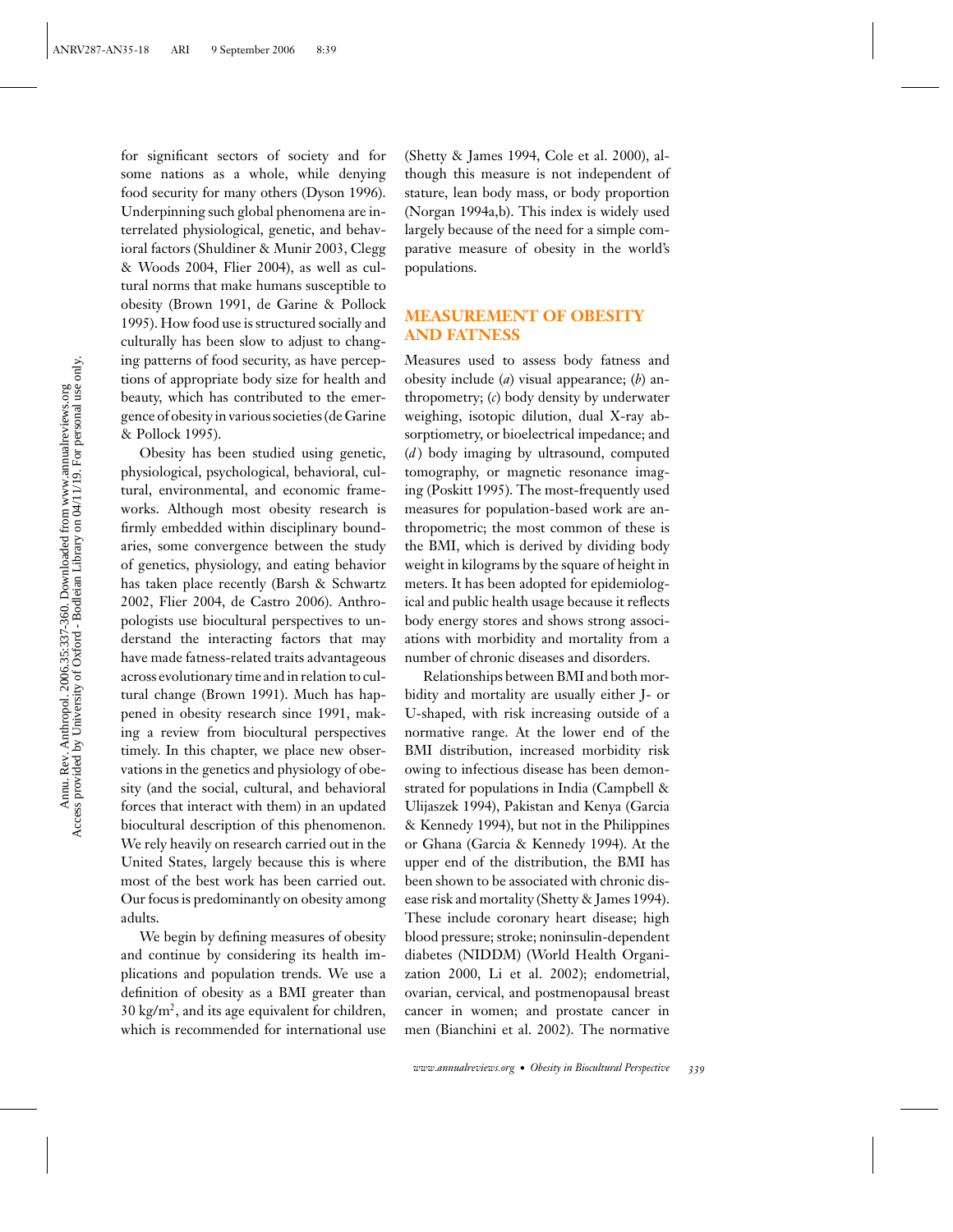BMI range of  $18.5-25$  kg/m<sup>2</sup> is likely to be maintained in many populations by way of balancing selection. The BMI cut-offs are used to define overweight and obesity in adults are  $25 \text{ kg/m}^2$  and  $30 \text{ kg/m}^2$ , respectively (Shetty & James 1994). However, the relationship between BMI and fatness varies across populations, as do relationships between morbidity and BMI. In some Chinese (Li et al. 2002) and South Asian populations (Gill 2001, Sullivan 2001, Wahlqvist 2001), increased chronic disease risk occurs at lower BMIs than among European populations (Li et al. 2002). The BMI does not give a measure of intra-abdominal (visceral) or lower-body fatness, however. High levels of intra-abdominal fatness are independently associated with risk markers of cardiovascular disease, NIDDM, and various cancers (World Health Organization 2000). High lower-body fatness relative to waist size is associated with lower risk of the same disorders, and among females it is important for buffering the energetic stresses of pregnancy and lactation (Garaulet et al. 2000).

Classification of childhood obesity using BMI is more problematic than for adults because of the variability in the growth rates of children both within and between populations. The BMI changes with age, and Cole et al. (2000) have proposed for international use age-specific cut-offs for childhood overweight and obesity that pass through BMIs of 25 kg/m<sup>2</sup> and 30 kg/m<sup>2</sup>, respectively, at the age of 18, using a normative distribution that varies by age and sex. However, unlike in adults where it is possible to establish increased health risks associated with an increased BMI, most health effects of childhood obesity are manifested in adult life and not childhood, with the possible exception of risk markers for NIDDM.

### **POPULATION TRENDS IN OBESITY**

Obesity at the population level was largely unknown in the 1950s. However, by the 1990s,

33 nations had obesity rates exceeding 10% of their adult populations (**Figure 1**) (Nishida & Mucavele 2005). Currently, obesity is most prevalent in some Pacific Island nations; the United States; most European, many Middle Eastern, and some Latin American nations; and South Africa. Four Pacific Island nations (Nauru, Tonga, the Cook Islands, and French Polynesia) have the highest rates of obesity in the world, in all cases exceeding 40% of their adult populations. Obesity rates for Bahrain and Kuwait lie close to that of the United States, at a little below 30% of the adult population. The rate for Canada is approximately half that of the United States. For the adult South African population, the rate is 22%, similar to Egypt, Turkey, Hungary, and Germany, the latter two having the highest rates in Europe. The lowest rate in Europe, 5%, is among adults in Norway and Switzerland. Of Latin American populations, Mexico, Uruguay, and Peru have rates that exceed 15%. Rates among wealthier Asian nations vary from 6% in Singapore to 3% of adult populations in Japan and South Korea. In the vast majority of nations, obesity rates among females are higher than for males by an average of 5%. Obesity rates of females exceed those of males by more than 2% in 32 of the 66 nations for which data exist for both sexes, whereas obesity rates of males exceed those of females in only 4 nations.

Rising obesity rates have varied in different nations. In Pacific Island nations, rates of obesity were already high by the 1960s and continued to increase dramatically into the 1990s (Ulijaszek 2005). The United States and Canada had similar rates of obesity 40 years ago, at approximately 10% of the adult population; subsequently, rates became higher in the United States than in Canada (Nishida & Mucavele 2005). In the past 20 years, obesity rates have risen in the majority of nations with available data. Of 28 nations for which data are available, increased obesity rates have been observed for adult males in 20 and for adult females in 19 (Nishida & Mucavele 2005). The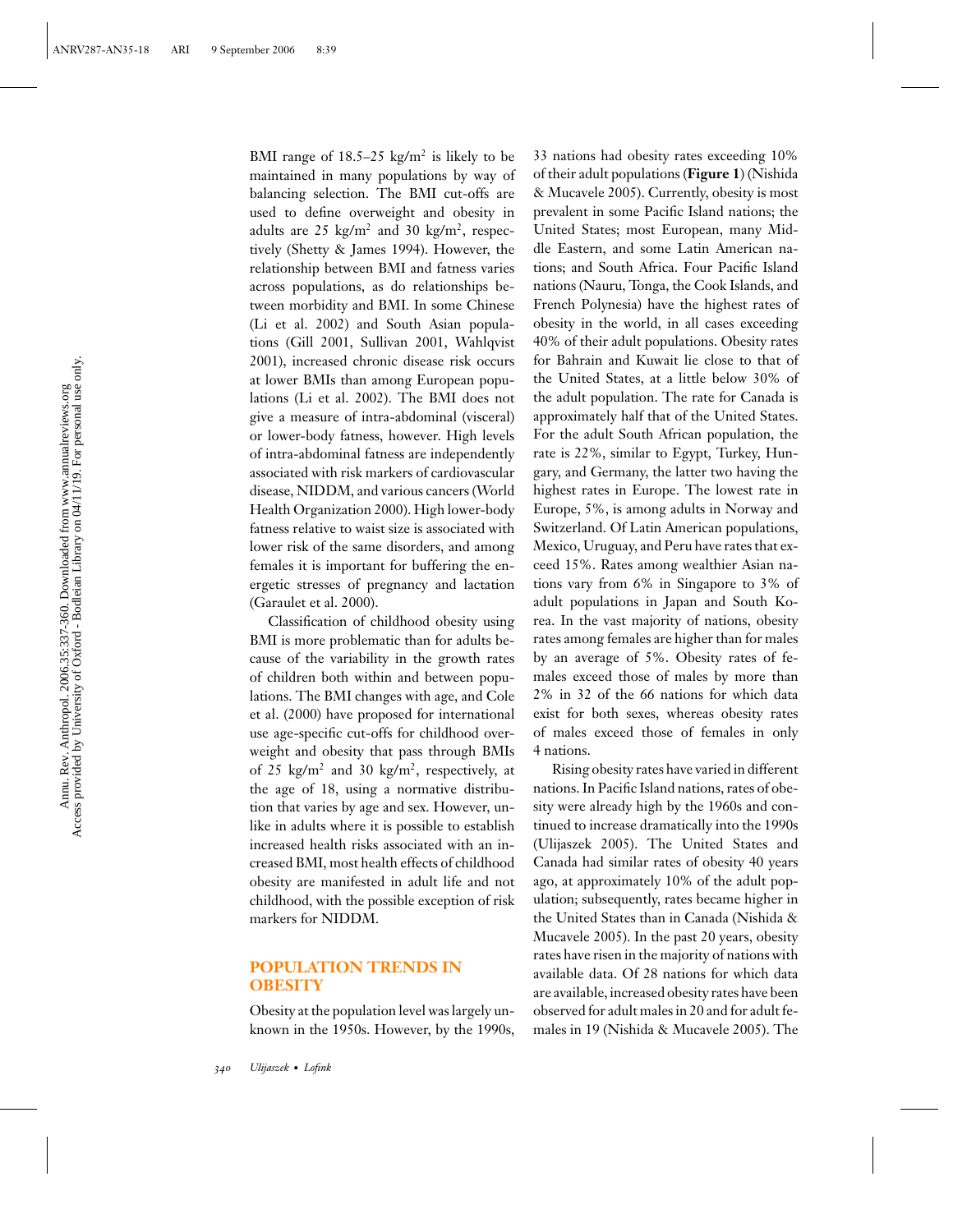fastest increases have taken place in Hungary, Russia, Ireland, Turkey, and Nauru. Of the nations with no increase or a decrease in obesity, three of them (France, Italy, and Japan) continued to have the low levels of obesity they experienced approximately 20 years ago and are economically advanced nations with excellent food security. The extensive emergence and rise of obesity among most of the world's populations indicate that the ability to become obese is universal (Lev-Ran 2001). Furthermore, the great variation in obesity rates between nations in the same regions with different economic standing supports the view that increasing food security is but one component of the recent emergence of obesity.

Although previously a condition predominantly of the wealthy, the relationship between social class and obesity has become inverted in wealthier and economically emerging nations (Sobal & Stunkard 1989, Kirchengast et al. 2004, Rennie & Jebb 2005, Stamatakis et al. 2005). Similar inversions are also found in urban areas of lessdeveloped countries (Monteiro et al. 2000, Peña & Bacallao 2002), as increased food security and sedentization of life have increasingly permeated poorer sectors of society, as well as wealthier ones. Within moreaffluent nations, minority populations and rural communities show the highest rates of obesity (Swinburn et al. 2004). For example, obesity rates among adult Pacific Islanders living in New Zealand in the early 1990s were above 65% (Swinburn et al. 2004), compared with nationwide values of 15%. In the United States, Native Americans, African Americans, Puerto Ricans, and Mexican Americans have higher body mass than European Americans (Denney et al. 2004). Nearly 40% of black non-Hispanic adults have a BMI above 30 kg/m<sup>2</sup>, much higher than obesity rates for Mexican American and white non-Hispanic adults, who have rates of 35% and 29%, respectively (Flegal et al. 2002).

## **FATNESS AND HUMAN EVOLUTION**

Larger body mass and increased ability to accumulate fat relative to other nonhuman primates in seasonal environments are two key adaptive features of human life history (Aiello & Wells 2002). The rapid brain evolution observed with the emergence of *Homo erectus* at approximately 1.6–1.8 million years ago is likely associated with increased body fatness as well as diet quality (Leonard et al. 2003), i.e., the greater availability of animal fat and cholesterol that would have come with increased diet quality, possibly facilitating encephalization (Horrobin 1999). Whereas Cunnane & Crawford (2003) proposed that the modern human brain was an outcome of earlier natural selection for greater fatness in neonates and infants, Kuzawa (1998) has argued that the two phenomena coevolved in feedback with each other. Regardless of whether fatness preceded encephalization, greater levels of body fatness and reduced levels of muscle mass relative to other primate species allow human infants to accommodate brain growth by having adequate stored energy for brain metabolism when intake is limited and by reducing the total energy costs of the rest of the body (Aiello & Wells 2002). Compared with apes, humans have a similar proportion of maternal daily nonmaintenance energy budget invested in fetal tissue, but humans have a much higher diet quality. This allows both larger brain size and higher body fatness at birth (Ulijaszek 2002a). Energy stored in adipose tissue buffers against mortality risk soon after birth and at weaning, when nutrition is often disrupted (Kuzawa 1998).

Fatness in human females is linked to fertility (Brown & Konner 1987, Norgan 1997), female ovarian function being particularly sensitive to energy balance and energy flux (Ellison 2003). At any BMI, females have a greater proportion of body weight as fat than males. Furthermore, they have a greater proportion of lower-body fat than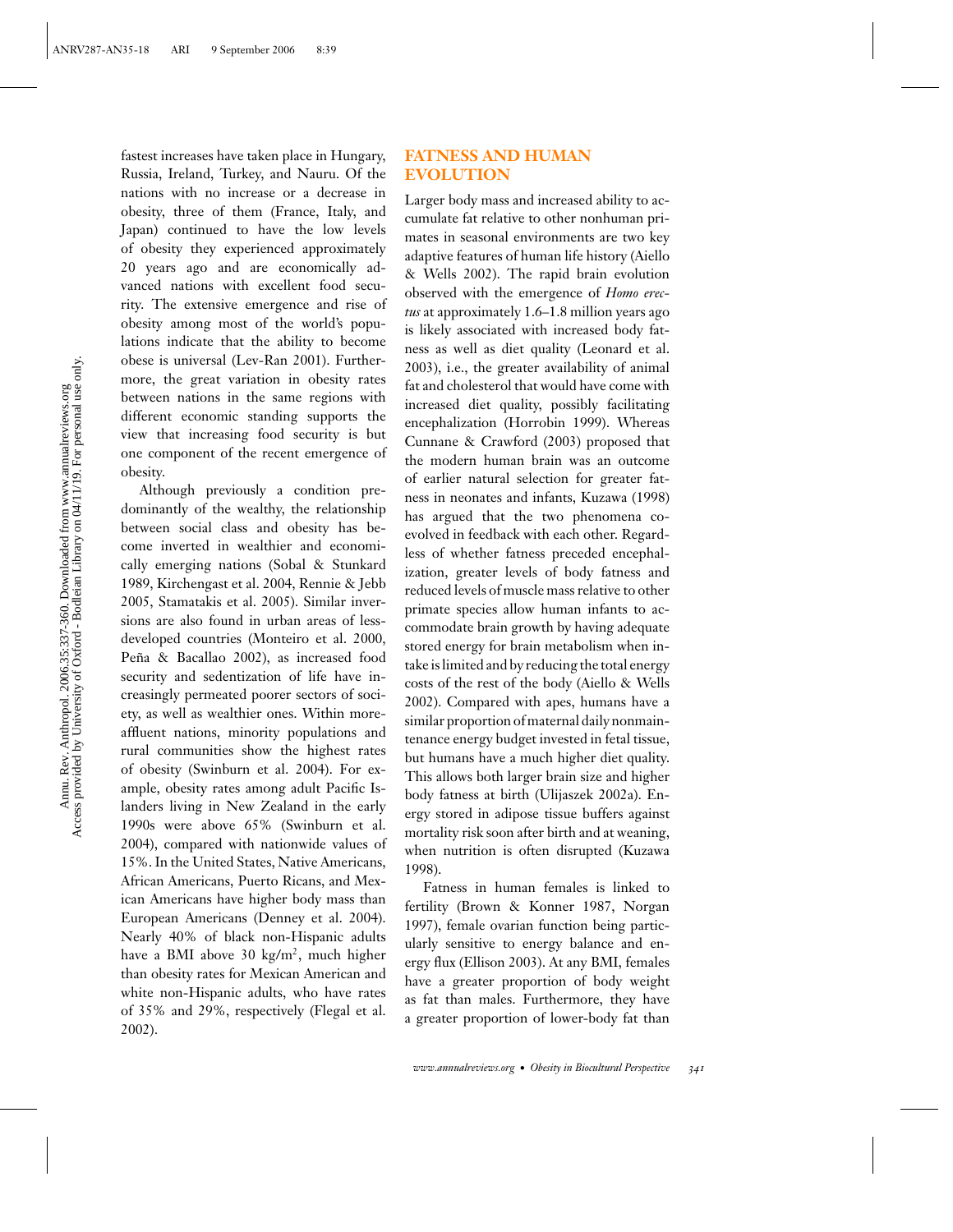males. This has importance in reproductive function: Lower-body fat is less-readily available for everyday energetic needs than upperbody or abdominal fat, but lower-body fat is mobilized during pregnancy and lactation (Garaulet et al. 2000). Reproductive effort during pregnancy and lactation is thus buffered from environmental energetic constraints (Ellison 2003).

Human genetics are likely to have undergone selection for traits that promote energy intake and storage and minimize energy expenditure (Rosenbaum & Leibel 1998). There is great diversity in obesity-related genotypes (Perusse et al. 2005). However, the vast majority of obesity is related to more than one locus, each accounting for only part of the phenotypic variance (Comuzzie 2002). Because all aspects of metabolism are under genetic control, and the expression of obesity phenotypes is much more limited than the expression of peptides that regulate metabolism, natural selection for the capacity to save and store energy is likely to have taken place for different genes with the same phenotypic result (Lev-Ran 2001), perhaps ultimately to defend the energy needs of large brain size. Neel et al. (1998) argued that many different genes underwent such selection in different populations and geographic areas and under different kinds of environmental pressure. Against this microevolutionary scenario, that most mammals are able to overeat to high levels of body fatness suggests the genetic basis for the majority of human obesity lies in deeper evolutionary time, although the greater normative level of body fatness of humans relative to other primates and most mammals is likely to have evolved with the encephalization that took place with *H. erectus*.

Seasonality of food availability likely was a major environmental pressure, given that it occurred during hominid evolution (Foley 1993) and is common in primate (Hladik 1988) and human subsistence ecologies of all kinds (de Garine & Harrison 1988). Human genotypes for obesity, however, are not incompatible with present environments of

good food security and sedentary lifestyle, given that the almost-worldwide increases in survivorship and longevity have taken place often in tandem with the emergence of obesity (Eaton et al. 1998).

Because energy stores are vital to survivorship and reproduction, the ability to conserve energy as adipose tissue would have conferred selective advantage to *Homo sapiens*. Neel (1962) suggested the existence of thrifty genotypes that code for efficient and potentially excessive energy accumulation. This formulation has undergone modification, with alternative terms proposed for conditions associated with genes for diabetes, obesity, and hypertension considered to have been adaptive in the remote past but now compromised by changed environments. These terms include syndromes of impaired genetic homeostasis, civilization syndromes, and altered lifestyle syndromes (Neel et al. 1998). Genes corresponding to such syndromes may be called stockpiling (Garrow 1993), greedy, or acquisitive instead because little obesity is caused by thrifty metabolism (Lev-Ran 2001).

The biological drives of feeding, hunger, and the dietary regulation of macronutrient intake may have shared physiological and behavioral bases with other animals (Ulijaszek 2002b, Berthoud 2004). Various mammals are susceptible to overeating and increased bodyfat deposition when presented with diets that are plentiful, palatable, and/or high in fat, indicating that the tendency to overeat in response to food-portion size, palatability, energy density and to overeat fat passively are general mammalian evolutionary traits. Furthermore, social aspects of feeding are far from unique to humans; the social facilitation of food intake (in which social interaction during eating increases food intake) has long been known to take place among animals from chickens to primates.

Body size in the genus *Homo* was greater than that of most australopithecines, and although meat and nutritionally dense plant foods were the major dietary components most likely to have fueled body-size increase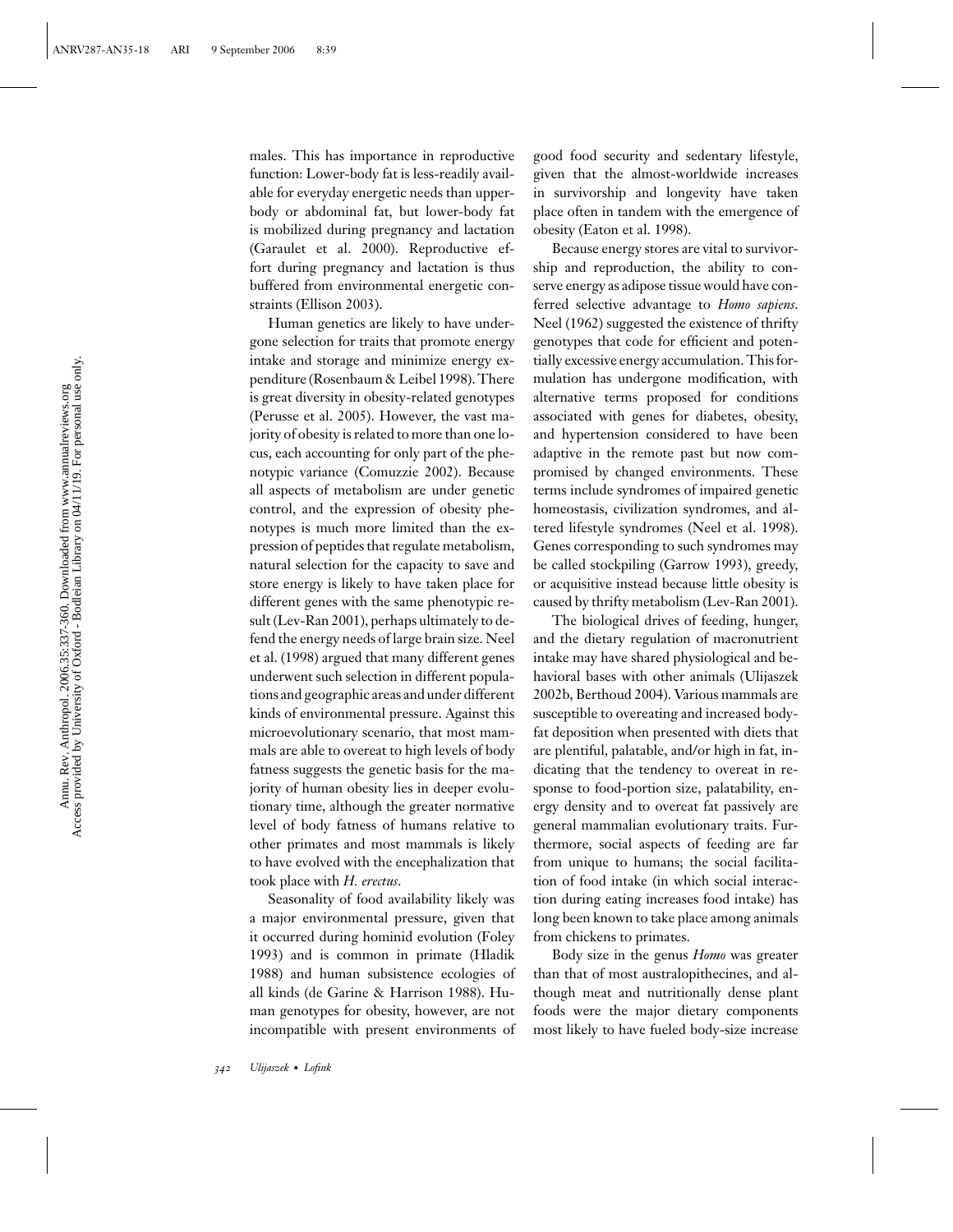Access provided by University of Oxford - Bodleian Library on 04/11/19. For personal use only. Annu. Rev. Anthropol. 2006.35:337-360. Downloaded from www.annualreviews.org<br>Access provided by University of Oxford - Bodleian Library on 04/11/19. For personal use only. Annu. Rev. Anthropol. 2006.35:337-360. Downloaded from www.annualreviews.org

and encephalization in *Homo* (Plummer 2004), decreased taste sensitivities associated with greater body size would have also favored increased diet breadth. Low sweetness and bitterness sensitivities allow larger primate species to find food sources of lower-energy density palatable and to eat them more frequently than among primate species of small body size (Simmen & Hladik 1998). Furthermore, basal metabolic rate per unit of body mass scales negatively with body weight among primates (Martin 1993), making the energy requirement per unit of body size lower in large primates than in small ones.

Human eating behavior differs from other mammalian species in the extent to which (*a*) food availability is controlled, (*b*) social and cultural norms of diet and eating exist, and (*c*) personal feeding constraints operate (Ulijaszek 2002b). Social and cultural norms of diet and eating are likely to have increased in complexity only with the emergence of complex symbolic behavior among *H. sapiens* by 75,000 years ago (Henshilwood et al. 2004). With cooking, the emergence of cuisine, and increased complexity of food use, great diversity in the social patterning of feeding has taken place. Social feeding may have been a behavioral adaptation of early *Homo* that has continued to have implications for the energy balance of contemporary human populations.

#### **GENETICS OF OBESITY**

Various types of evidence have been used to identify genetic contributions to human obesity. These include (*a*) familial clustering of body fatness (Allison et al. 1996), (*b*) estimates of heritability for obesity and fatness phenotypes in twin studies (Stunkard et al. 1986, Keller et al. 2003), (*c*) identification of monogenic severe early-onset obesity (Flier 2004), and (*d*) genotyping of polygenic obesity (Clement et al. 2002).

The heritability of human adiposity (estimated in most studies from BMI, but also from skinfolds) varies from 0.49 to 0.93 (Keller et al. 2003). Heritability of food intake is lower, generally varying between 0.11 to 0.65 (Keller et al. 2003). With respect to eating behaviors and styles, heritabilities of 0.44 and 0.65 have been reported for meal frequency and size, respectively (de Castro 1999), 0.40 and 0.45 for disinhibition (Neale et al. 2003, de Castro & Lilenfeld 2005), 0.44 for cognitive restraint, and 0.24 for perceived hunger (de Castro & Lilenfeld 2005).

Over 600 genes, markers, and chromosomal regions have been associated with human obesity phenotypes (Perusse et al. 2005), and the numbers continue to grow. By October 2004, 173 human obesity cases owing to single-gene mutations in 10 different genes had been reported, whereas 49 loci related to Mendelian syndromes relevant to human obesity had been mapped to a genomic region, with causal genes or strong candidate genes identified for most of them. Furthermore, 204 quantitative trait loci (single genes with large effects on a given quantitative trait) for obesity-related phenotypes had been identified from 50 genome-wide scans (Perusse et al. 2005). Several single-point mutations have also been associated with various obesity phenotypes (Bouatia-Naji et al. 2006, Wilson et al. 2006). At the population level, obesity is mainly polygenic, with genetic variations influencing metabolism. There are interactions of different obesity genes, and genedosage effects in heterozygotes of obesity genotypes, such that intermediate phenotypes are less extreme than homozygotes (Chung & Leibel 2005). Success in the identification of polygenic determinants of obesity across human populations has been limited (Comuzzie 2002), although genome-wide scans in different populations have localized major obesity loci on chromosomes 2, 5, 10, 11, and 20 (Clement et al. 2002). The study of polygenic obesity requires the analysis of genotypephenotype associations while taking into account the influence of environmental factors such as diet and sedentary lifestyle (Clement 2005). However, such an integrated approach requires large samples and the expansion of biocomputing tools for the analysis of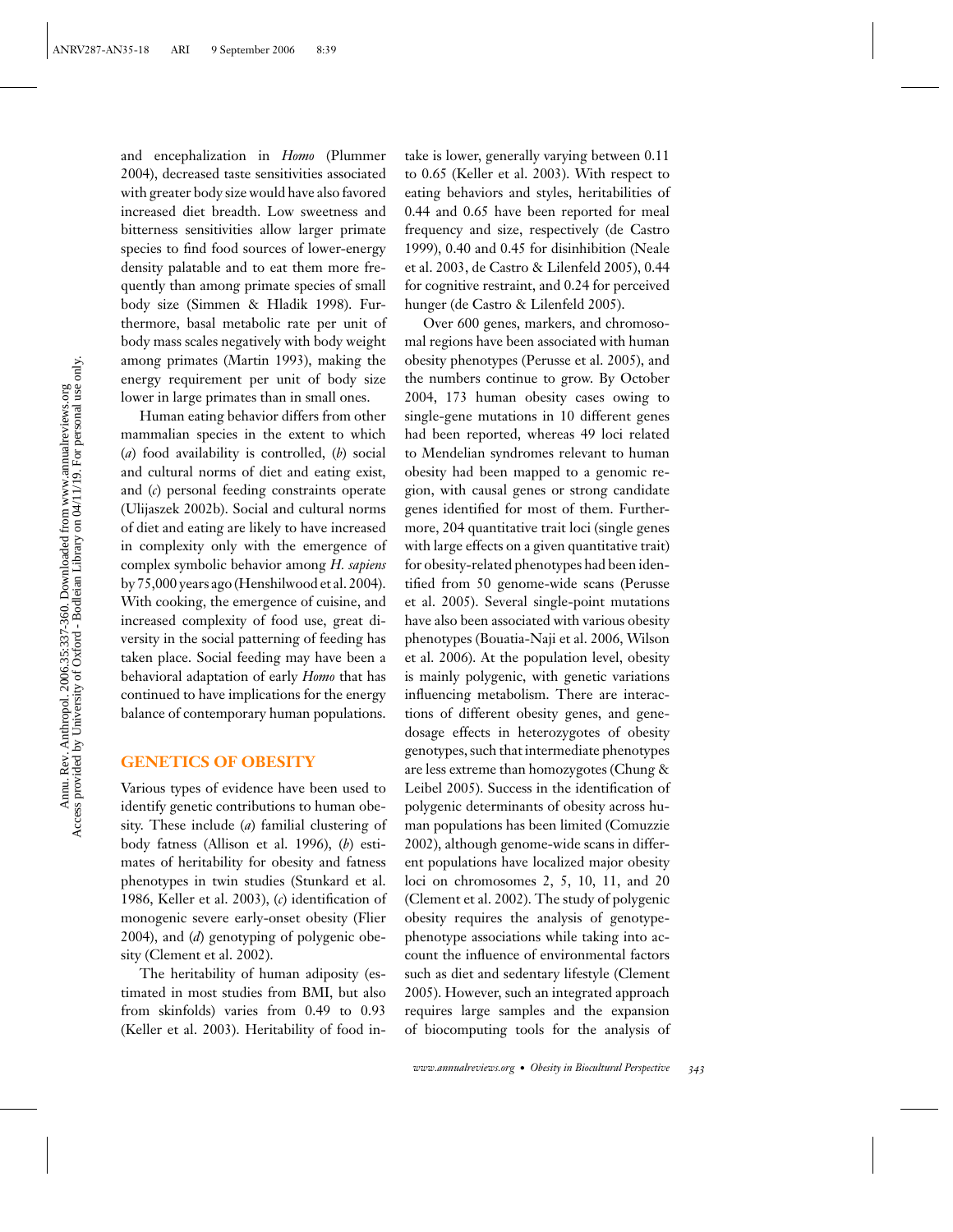#### **Figure 2**

Genetic regulation of energy balance by way of leptin signaling and agouti related protein (AGRP). Modified from Mizuno et al. 2003 and Flier 2004. α-MSH, α-melanocyte stimulating hormone; MC4R, melanocortin 4 receptor; NPY, neuropeptide Y; PC1, prohormone convertase 1; POMC, proopiomelanocortin.



multiple interactions with no a priori hypotheses (Clement 2005).

For over 50 years, monogenic rodent models of obesity have been used widely in attempts to understand body-weight regulation in humans. Linkages between the genetic and physiological study of obesity became possible with the identification of (*a*) the *ob* gene product leptin (Zhang et al. 1994) and the leptin receptor (Tartaglia et al. 1995), and (*b*) the *agouti* gene and agouti related protein (AGRP) (Zemel et al. 1995, Mizuno et al. 2003). Leptin is a cytokine secreted from adipose tissue at a rate proportional to the size of body-fat stores and is the principal physiological indicator of nutritional state and fatness. AGRP, along with neuropeptide Y (NPY) and  $\alpha$ melanocyte stimulating hormone (α-MSH), is a central mediator of leptin action. The melanocortin 4 receptor (MC4-R) plays a central regulatory role in the action of leptin and is influenced by levels of  $\alpha$ -MSH, NPY, and AGRP. The signaling pathways involving leptin and MC4-R influence the regulation of all aspects of energy balance (Barsh & Schwartz 2002, Fan et al. 2005). Several types of monogenic human obesity owing to genetic disruption of the leptin-signaling

pathway identified more recently include deficiency syndromes of leptin, leptin receptor, pro-opiomelanocortin (POMC), MC4- R, and prohormone convertase 1 (Farooqi & O'Rahilly 2005). These peptides function in a central nervous system pathway for energybalance regulation (**Figure 2**) (Mizuno et al. 2003, Flier 2004). Although the mechanism whereby MC4R influences food intake is reasonably elaborated, its influence on energy expenditure is not. However, in the Quebec Family Study, Loos et al. (2005) have identified a DNA-sequence variation at the MC4R gene locus that may contribute to physical inactivity. Although the major leptin-regulatory arm of this model accounts for less than 4% of severe early-onset obesity, quantitative differences in the expression or function of these same genes, either alone or in combination with one another, may underlie the morecommon and genetically complex forms of human obesity (Flier 2004).

## **PHYSIOLOGY AND BEHAVIOR**

Physiologically, obesity can only develop if food consumption is high and/or energy expenditure is low, resulting in positive energy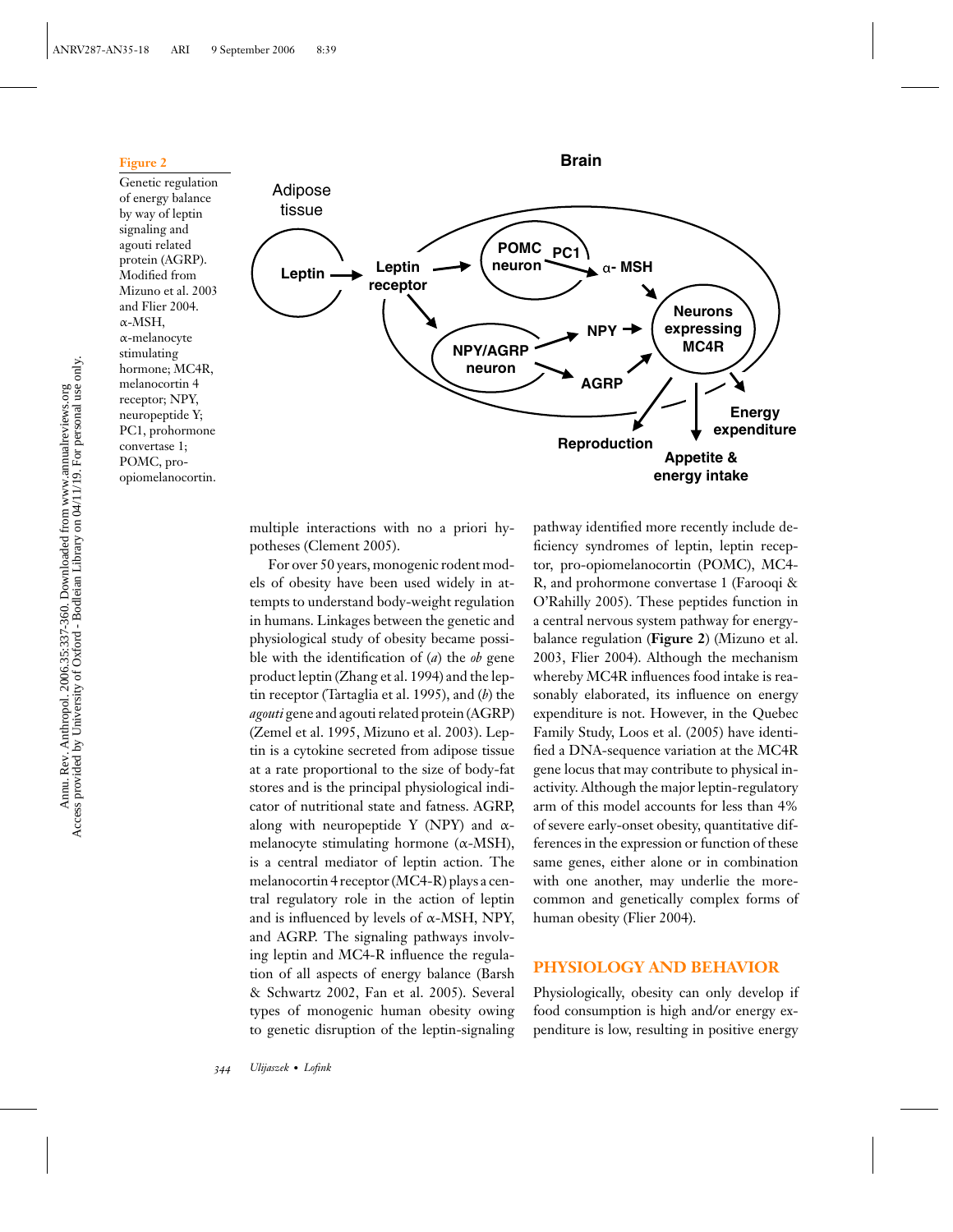balance across months or years. A positive energy balance of 10% can lead to approximately a 13.5-kg increase in body weight within a year (Bray 1987). The increasing rates of obesity among adults in many industrialized populations across the second half of the twentieth century are a result of a disregulation of energy balance of less than 1% per year. The physiology of energy accumulation is that of neuroendocrine, gut- and adipose-tissue regulation of energy balance, the maintenance of which involves coordinated and physiologically linked changes in energy intake and expenditure (Moore 2000). Both leptinand melanocortin-signaling pathways are upstream of nervous system–effector mechanisms that regulate both appetite and energy expenditure (Flier 2004).

Much less is known about the neurophysiological mechanisms by which reduced energy expenditure influences energy balance than about altered appetite and energy balance (Flier 2004). There is no dominant physiological pathway of the desire to eat in relation to nutritional requirement or environmental constraint of intake through availability. Rather, a range of physiological signals regulates intake. Over 60 obesity-related peptides are known, many identified as either promoting increased or decreased energy intake. Various models have been put forward that link energy-balance endocrinology of the gut, pancreas, adipose tissue to the central nervous system and the brain (Tschop et al. 2000, Schwartz & Morton 2002, Flier 2004), and **Figure 3** gives a simplified consensus view.

In the absence of food (**Figure 3***a*), there are falling levels of leptin from adipose tissue, insulin from the pancreas, and peptide YY-36 from the gut, as well as increasing levels of ghrelin from the gut and upregulated NPY/AGRP neurons in the hypothalamus, the physiological system that links the nervous and endocrine systems. Upregulated NPY/AGRP neurons cause the release of NPY and AGRP that inhibit downstream neurons in the paraventricular nucleus of the hypothalamus and the ventromedial hypothalamus (often thought of as the satiety center of the brain), stimulating appetite. Stimulation of NPY/AGRP neurons also causes cellular and tissue growth and appetite-stimulating effects in the lateral hypothalamus, which in turn upregulate energy intake and downregulate energy expenditure. Decreasing leptin and insulin concentrations also lead to reduced stimulation of POMC neurons, resulting in lowered secretion of α-MSH in the pituitary.  $α$ -MSH is a secondary peptide product of the POMC gene, one of eight yielded by differential processing of the primary peptide product of this gene. This in turn lowers its stimulation of the downstream neurons in the hypothalamus. Inhibition of these downstream neurons reduces metabolic breakdown of larger molecules to smaller ones. The NPY/AGRP neurons are stimulated by starvation but are not significantly affected by overfeeding (**Figure 3***b*), whereas POMC neurons are affected by both starvation and overfeeding. Thus there would have been stronger natural selection against starvation than overfeeding.

Other gut peptides involved in appetite regulation include cholecystokinin (CCK), glucagon-like peptide 1, and bombesin-like peptides (similar in structure to a family of short peptides widely distributed among mammals with potent physiological effects on feeding and satiety). Bombesin-like peptides include gastrin-releasing peptide, originally named so for its ability to release gastrin in the gut but also expressed in the pituitary gland, and neuromedin B, whose physiological effects include the regulation of feeding, blood pressure, blood glucose, body temperature, and cellular growth. CCK is involved in the control of the amount of food eaten at any time and is released from the small intestine into the circulation in response to nutrients in the lumen of the gut, such as fatty acids (Moran 2000). Glucagon-like peptide 1 is released after feeding and produces loss of appetite (Yamamoto et al. 2002). As well as its involvement in the regulation of energy balance, MC4R has been implicated in the regulation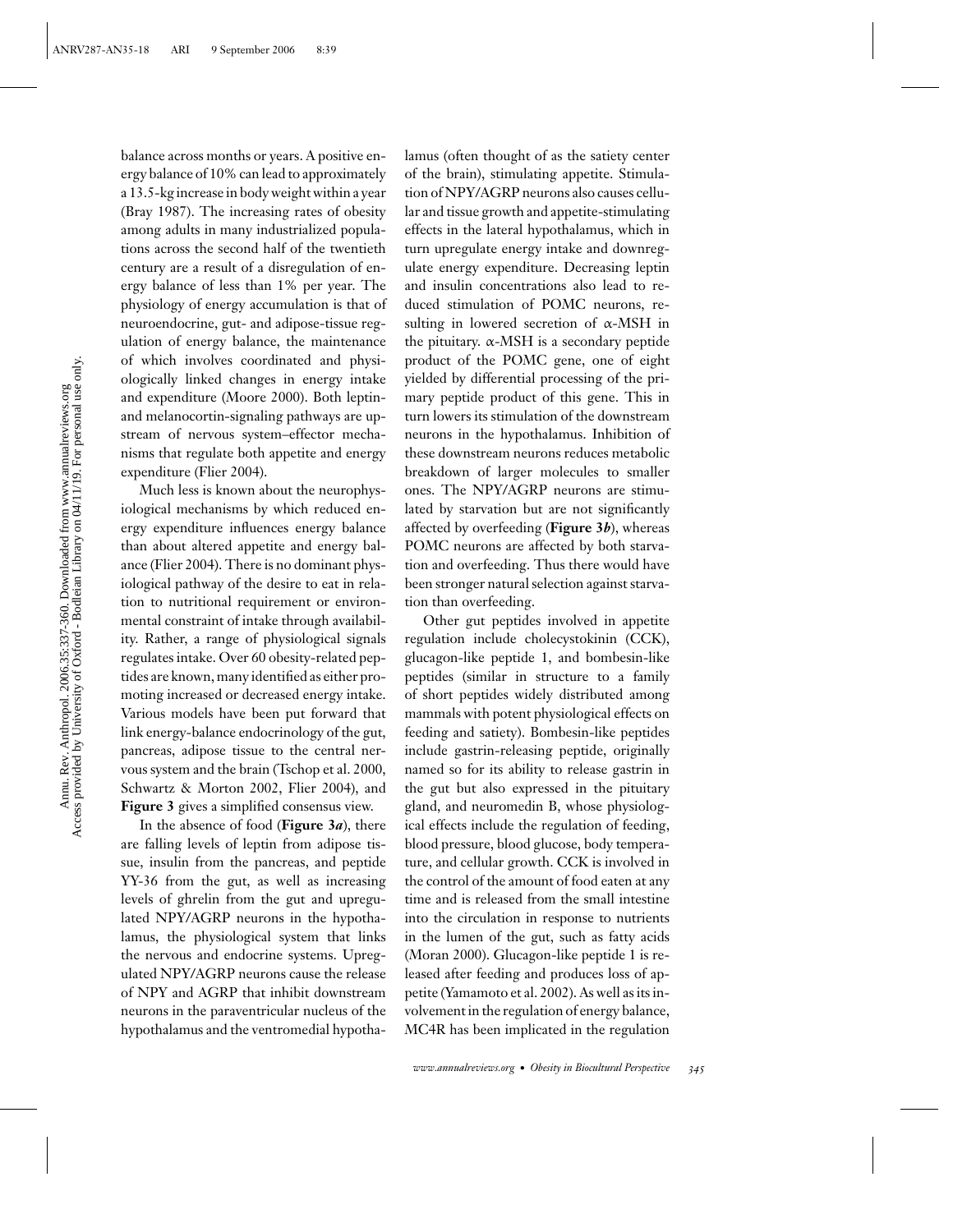



**Brain**

of reproduction by way of the hypothalamopituitary-gonadal axis (Schioth et al. 2003).

The neurophysiological system described in **Figure 3** strongly controls feeding and reduced energy expenditure when energy

reserves are depleted and fuel security is low. However, it can only exert weak control on reducing food intake and increasing energy expenditure when energy stores are replete and food security is high (Ahima et al. 1996).

**Figure 3** Neuroendocrine regulation of

Annu. Rev. Anthropol. 2006.35:337-360. Downloaded from www.annualreviews.org<br>Access provided by University of Oxford - Bodleian Library on 04/11/19. For personal use only. Access provided by University of Oxford - Bodleian Library on 04/11/19. For personal use only. Annu. Rev. Anthropol. 2006.35:337-360. Downloaded from www.annualreviews.org

Adipose tissue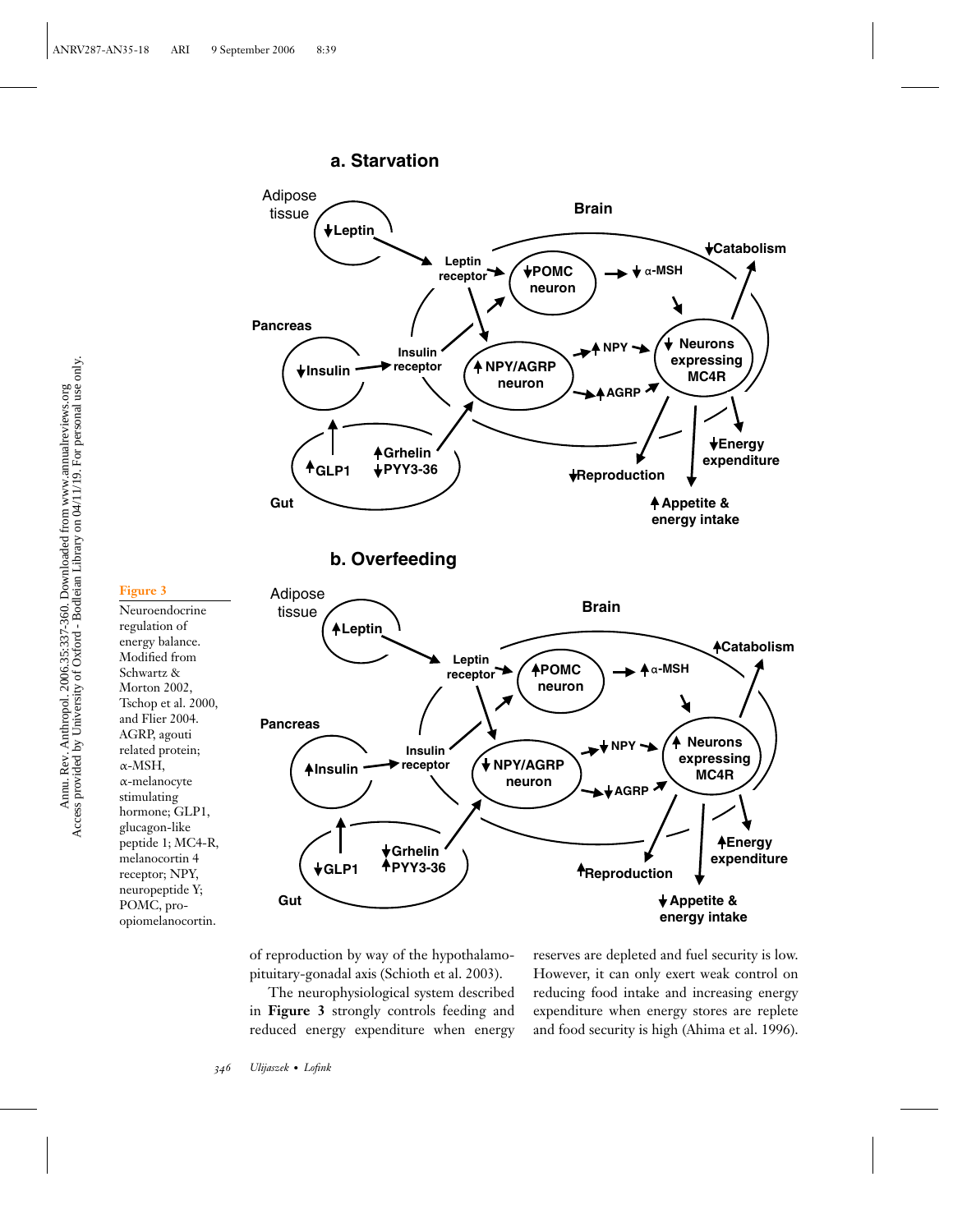Environmental factors associated with modern life and good food security create constant pressures on food intake that are not compensated by equivalent increases in energy expenditure, with surplus energy stored overwhelmingly in adipose tissue (Berthoud 2004). This model is a partial one, however, because food intake is driven by additional cognitive and environmental factors (Berthoud 2004). At the low end of the BMI distribution, considerable research has been conducted on low food intake and adaptation to low energy intakes (Waterlow 1990, Shetty 1993), showing energy balance at low intakes to be strongly defended. The major components are feedforward mechanisms between the brain and gut that anticipate the nutritional needs of the body (Myers & Sclafani 2003) by responding to the abundance of food cues in foodsecure and socially enhanced environments (de Castro & Stroebele 2002, Ulijaszek 2002b, Rolls 2003). Such cues include perceived qualities of potential foods, including (*a*) smell; (*b*) associations with pleasure, displeasure, or disgust; (*c*) expectations from foods; and (*d* ) sensory properties while eating. Thus the neuroendocrine pathways regulating energy balance must intersect with systems regulating pleasure and reward (Saper et al. 2002). Leptin is known to inhibit sweet-sensitive taste cells in the tongue (Kawai et al. 2000). Thus, when leptin levels increase (as in overfeeding), perception of the sweetness of food declines and with it the range of food intake because of the reduced palatability of foods with sweetness as a component of their flavor. Furthermore, the gut peptide CCK is a physiological satiety factor in humans. However, little else is known of the links between the pathways for pleasure and reward and those regulating hunger and satiety (Flier 2004).

Food cues involve learning because there are few unlearned sensory preferences for foods and taste among humans (Mela & Catt 1996). Although infants have innate preferences for sweetness in food and aversions to sour and bitter tastes, food preferences are molded from birth, both culturally and behaviorally. At any given time they are highly stable but are heavily determined by social contexts of eating, in addition to expectations from foods prior to eating (Mela 1999). In the absence of food limitation in either volume, weight, or energy, the most-powerful behavioral influences on the amounts of food eaten by humans include (*a*) other individuals at a meal (de Castro 1999, Bell & Pliner 2003, Wansink 2004), (*b*) television viewing (Stroebele & de Castro 2004), (*c*) the size of food packages and portion sizes (Rolls et al. 2004, Wansink 2004), (*d* ) palatability (Spitzer & Rodin 1981), (*e*) the energy density of food (Stubbs 1998), and  $(f)$  the consumption of caloric beverages with a meal (Della Valle et al. 2005). In all cases, the greater the size or dose of the influence, the more is eaten. Influences on the energy intake and density of food eaten in societies where there is food insecurity include (*a*) economic constraints (Darmon et al. 2002, 2003; Drewnowski & Darmon 2005), (*b*) consumption of energy-containing beverages (Bray et al. 2004), (*c*) passive overconsumption of fat in high-fat diets (Blundell & Stubbs 1997), and (*d*) social and cultural mores (de Garine & Pollock 1995). There remains, however, great within-population variation in food-consumption behavior not explained by these factors. Both food novelty and palatability play to powerful behavioral influences on the size of food intake. Many industrial food products appeal to the palate as well as being energy dense, whereas the range of novel food items marketed in the industrialized world has increased dramatically in the past 20 years. Furthermore, technology in such societies has now divorced the sensory and nutritional attributes of foods in a way that prevents learning by associative conditioning of palatability, appetite, and satiety (Stubbs & Whybrow 2004). The extent to which this uncoupling between sensory and nutritional properties of food is responsible for overconsumption is not known, however (Stubbs & Whybrow 2004).

Two theories have been proposed to explain between-individual differences in food consumption behaviors and the tendency to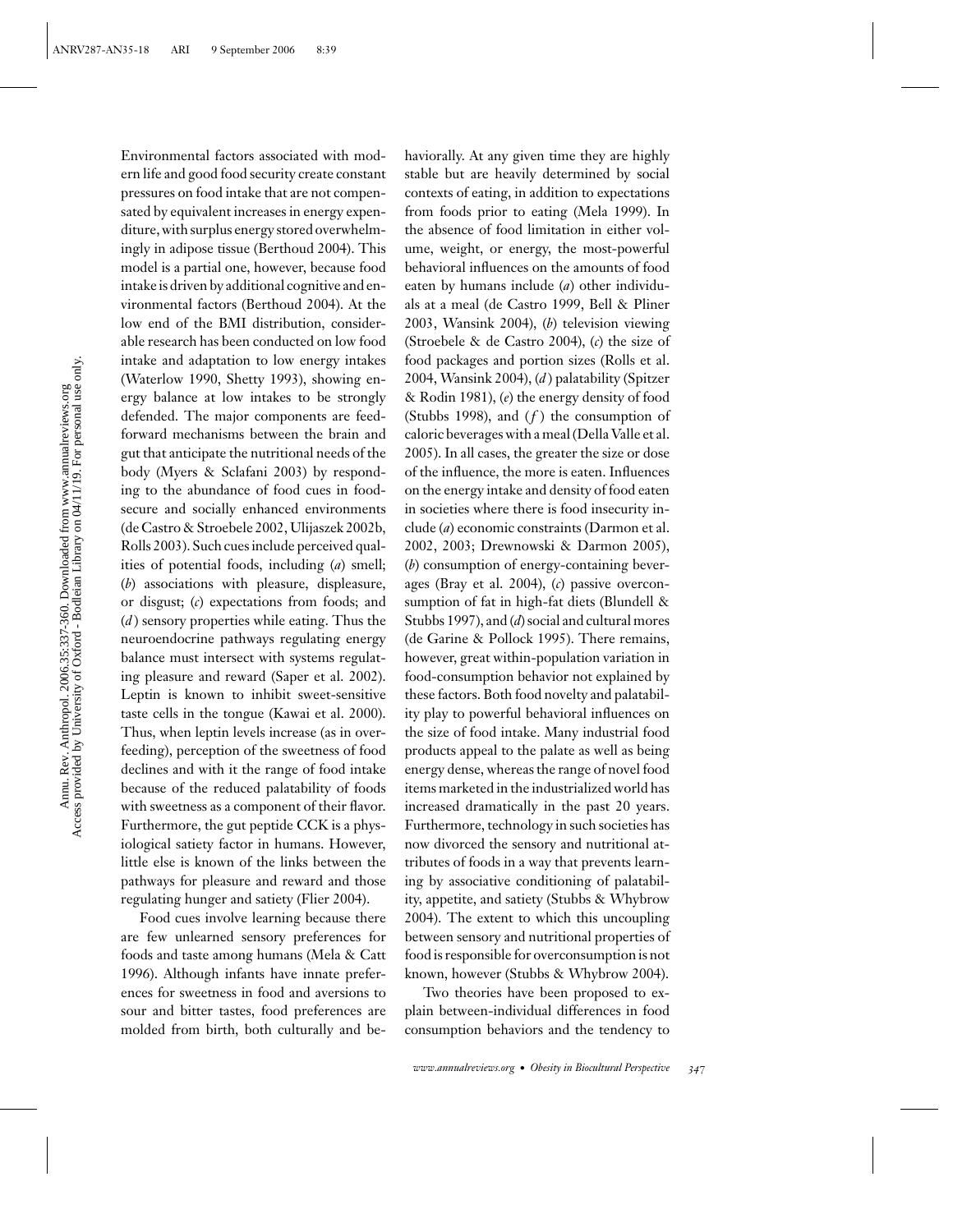overeat. The first, that of externality, postulates that obese people are more reactive to external cues (such as the time of day, presence of food, and situational effects) and less sensitive to internal physiological hunger and satiety signals than are lean subjects (Schachter & Rodin 1974). According to this view, high reactivity to external cues encourages overeating and the development of obesity in environments in which highly palatable food is readily available. However, evidence confirming such an eating style among obese subjects is not conclusive (Brownell & Wadden 1991). If it exists, externality may be an antecedent of obesity and not a consequence or correlate of overeating (Mela 1996). The second theory, that of psychosomatic feeding, focuses on emotional eating (Allison & Heshka 1993). The usual response to arousal (such as fear, anxiety, or anger) is loss of appetite. However, some individuals respond by overeating. This may be a result of an inability to differentiate between the need for food and other uncomfortable sensations and feelings, probably as a result of early learning experiences. The balance of conflicting evidence suggests relative overeating in obese individuals during negative emotional states (Geliebter & Aversa 2003). However, people can counteract their externally or emotionally induced tendency to overeat by cognitive restraint of their food intake. Obese people are less likely to practice restraint in eating, however (Herman & Mack 1975), regardless of any psychological reason as to why they might overeat.

## **CULTURAL, BEHAVIORAL, AND ECONOMIC PERSPECTIVES**

Although good food security and sedentization of life are central to the generation of obesogenic environments, various other factors also contribute to them. The maintenance of parsimonious food behaviors, involving avoidance of waste or getting the best value for money, becomes maladaptive in the context of good food security. Indirect evidence for waste avoidance comes from studies in the United States and Mexico that show humans are largely blind to portion size (Rolls et al. 2004, Mrdjenovic & Levitsky 2005, Levitsky et al. 2005, Wansink & Cheney 2005), with increased portion size predicting increased energy consumption (Fisher et al. 2003, Dilberti et al. 2004, Levitsky & Youn 2004, McConahy et al. 2004, Rolls et al. 2004, Wansink & Cheney 2005). In the United States, portion sizes of prepackaged and restaurant-prepared foods have increased greatly across the past two decades (Harnack et al. 2000, McConahy et al. 2002, Young & Nestle 2002, Smiciklas-Wright et al. 2003, Kral & Rolls 2004). Increased snacking and decreased structure of meals have also taken place in many industrialized (Decarli et al. 2000, Samuelson 2000, Jahns et al. 2001, Zizza et al. 2001, Crooks 2003, St-Onge et al. 2003) and industrializing nations. Children in the United States eat more food away from home, drink more soft drinks, and snack more frequently than 20 years ago (Jahns et al. 2001, Nielsen et al. 2002, St-Onge et al. 2003). Snack foods are often densely caloric, prepared, processed, and packaged foods (Nielsen et al. 2002). Both adults (Tucker & Friedman 1989, Tucker & Bagwell 1991, Jeffrey & French 1998) and children (Dietz & Gortmaker 1985, Del Toro & Greenberg 1989, Renders et al. 2004, van den Bulck & van Mierlo 2004,) often snack without feeling physically hungry, especially when distracted by an external stimulus, such as watching television (Stroebele & de Castro 2004). It is more difficult for humans to accurately monitor how much they have eaten when distracted (Wansink 2004). Television also increases exposure to the commercial marketing of energy-dense foods. In the 1990s, children in the United States watched on average approximately 10,000 television advertisements for food each year, 95% of which were for foods in one of four categories: sugared cereals, sweets/chocolate, fast food, and soft drinks (Brownell 2002). However, although both time spent watching television and rates of obesity increased concurrently in the United States since the 1960s, a causal link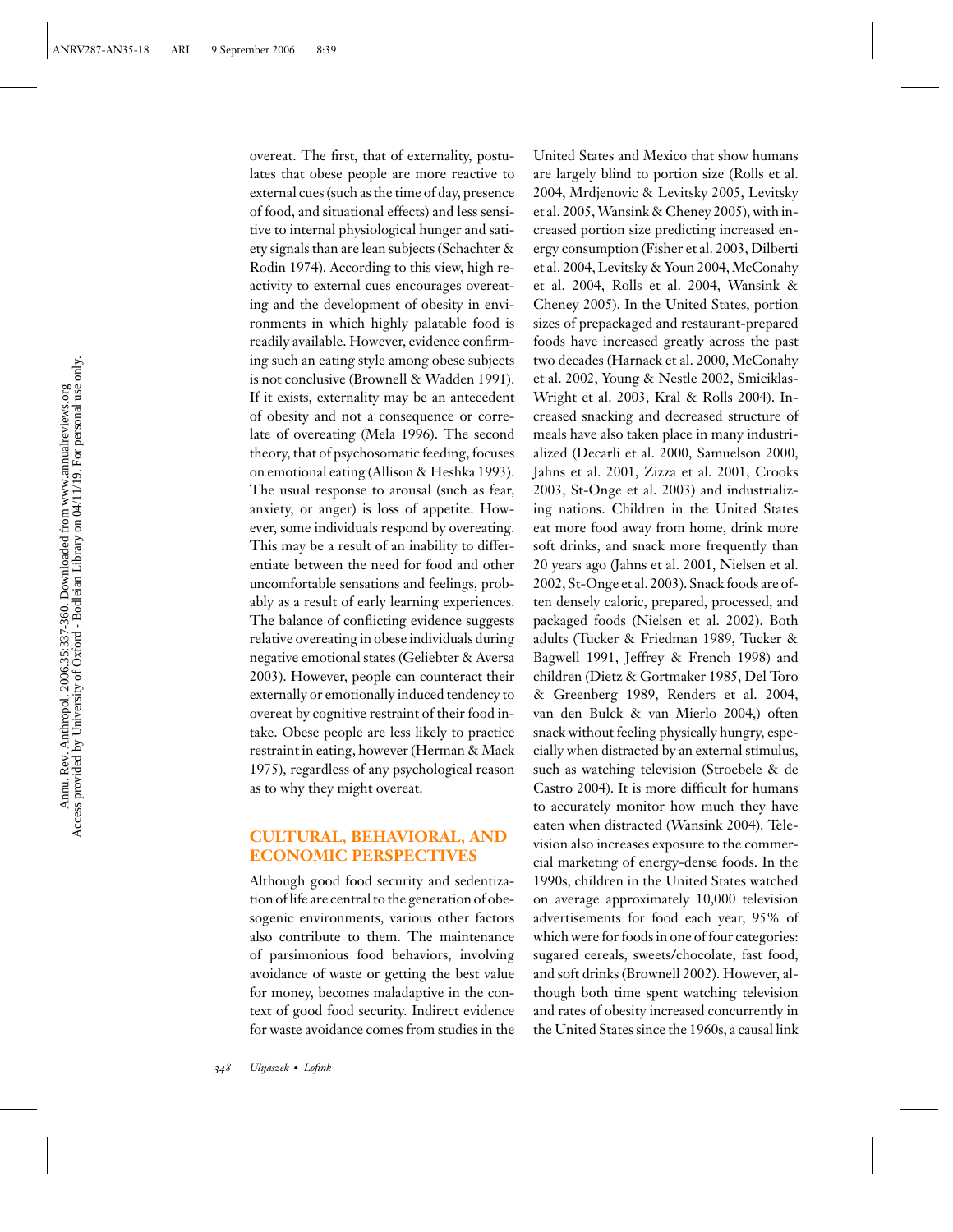between the two has yet to be demonstrated (Gorely et al. 2004).

Fast food has characteristics that favor the development of obesity, including its high-energy density, fat, and fructose content (Isganaitis & Lustig 2005), and Jebb (2003) has proposed a possible mechanistic link between fast foods, energy density, and obesity. However, Bandini et al. (1999) found that obese adolescents in the United States eat no more fast food than nonobese adolescents, emphasizing that excess energy intake may come from a variety of food sources and not solely from energy-dense snack foods. Although the globalization of fast food is beginning to affect children's eating patterns in many countries undergoing nutrition transition, the contribution of fast food and soft drinks to children's diet remains relatively small compared with the United States (Adair & Popkin 2005).

Increasing time constraints on home cooking in food-secure nations also likely contribute to obesity rates because of high female engagement in the workforce (St-Onge et al. 2003). A consequence of this has been the emergence and rise in demand for prepackaged convenience foods with short preparation times (Schluter & Lee 1999) and of food consumption away from the home (Lin et al. 1996, McCrory et al. 1999, French et al. 2001, Nielsen et al. 2002, Critser 2003, St-Onge et al. 2003). Both phenomena have increased dependence on industrialized food in many countries. Other time-saving devices (including drive-through, 24-hour, take-away, and home-delivery food services) have helped make food ubiquitous in everyday life in the United States (Brownell 2002) and increasingly elsewhere.

In the United States, Sweden, United Kingdom, Poland, and other industrialized nations, the inverse relationship between socioeconomic status and obesity has been explained by class differences in obesity-relevant health behaviors that have persisted, with people of higher social class eating diets with lower fat content, exercising more, and being more likely to diet to control weight (Jeffrey et al. 1991, Molarius 2003, Bielicki et al. 2005, Stamatakis et al. 2005). It has also been linked to dietary energy density and energy cost (Darmon et al. 2002, French 2003). In the United States, the price of fresh fruit and vegetables has increased as a proportion of disposable income across time, whereas the price of refined grains, sugars, and fats has declined (Sturm 2005). Diets that are more energydense are associated with lower daily food consumption costs (Drewnowski & Darmon 2005). However, they also have lower effects on satiety and can result in passive overeating and weight gain (Prentice & Poppitt 1996). Obesity may thus be linked with disparities in food choice because affordability and accessibility to foods recommended or seen as healthy may be limited by financial constraints in low-income groups. In an ecological study of obesity in 21 developed nations, Pickett et al. (2005) found income inequality to be positively associated with energy intake and obesity.

Low levels of physical activity are associated with an increased risk of obesity (Erlichman et al. 2002), and obesogenic environments not only discourage physical activity but also encourage inactivity both occupationally and during leisure time (Hill & Peters 1998, Brownell 2002, Hill & Wyatt 2005). There has been a great decline in occupationally related activity since the turn of the twentieth century (Popkin et al. 2005). In industrialized nations and urban areas of developing countries, jobs requiring heavy manual labor have been largely replaced by jobs in service and high-technology sectors, which require minimal physical exertion (French et al. 2001). The increased use of automobiles and public-transportation systems encourages inactivity, whereas increased time spent watching television, playing electronic games, and/or using computers has increased sedentary behavior of both adults and children (Hill & Peters 1998, Jeffrey & French 1998, Brownell 2002). Obesity is uncommon among occupational groups that undertake high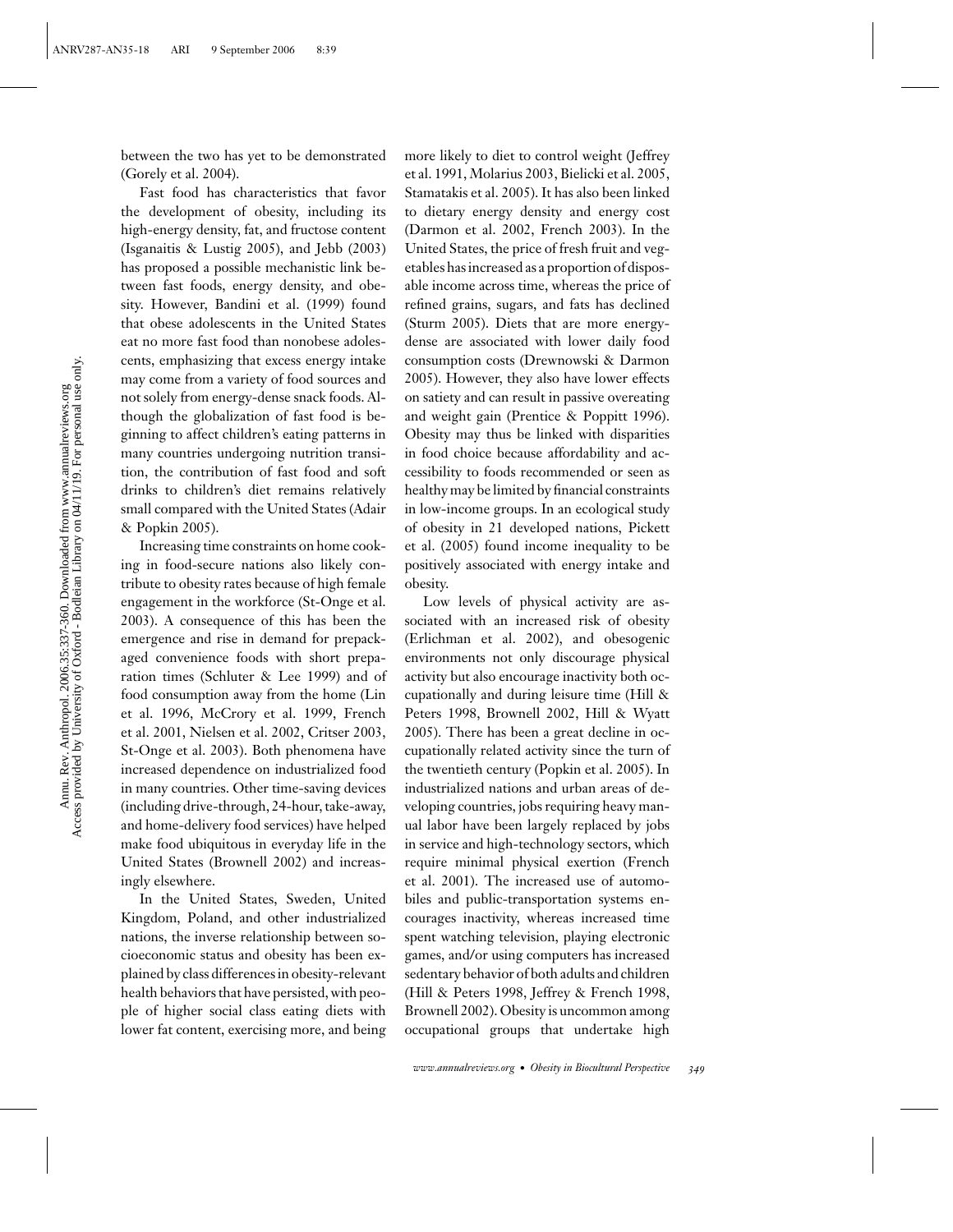levels of physical activity during working hours. In one population with high levels of obesity, Keighley et al. (2006) found that adults in American Samoa engaged in farm work had lower BMIs than those not engaged in such work. In the United States and elsewhere, children participate less in physical activity at school (Hill & Peters 1998), whereas unsafe neighborhoods and limited access to recreation areas in some urban environments discourage leisure-time physical activity (Pucher & Dijkstra 2003).

Cultural variations of appropriate and preferable body image (de Garine & Pollock 1995) also may have contributed to obesity rates. In some societies, larger body size has traditionally been seen as attractive and indicative of attributes such as health, fertility, beauty, wealth, and power. In a cross-cultural comparison of appropriate body size in different traditional societies, Brown (1991) found that the vast majority favored plumpness as being attractive. Such societies include ones in Nauru, Samoa, and Malaysia (de Garine & Pollock 1995). Various societies across the world practice or have practiced ritual fattening to promote fertility, marriageability, and embodied social status. These include groups in Africa, Central and North America (Mexican Americans and African Americans in particular), Japan, and the Pacific (de Garine & Pollock 1995). Among these, only populations in the Pacific now experience widespread obesity.

Relationships between obesity and perceived attractiveness vary among communities and societies. African American women prefer body size that is larger, on average, than similar groups of European American women (Stevens et al. 1994, Flynn & Fitzgibbon 1998, Becker et al. 1999, Fitzgibbon et al. 2000). Furthermore, overweight and obese African American women perceive themselves as healthier, more attractive, and more attractive to the opposite sex than white women of similar weight and age (Stevens et al. 1994, Flynn & Fitzgibbon 1998, Becker et al. 1999), whereas European Americans experience dissatisfaction with their own body size at lower BMIs than either Hispanic Americans or African Americans (Fitzgibbon et al. 2000).

Studies showing an increased value of thinness and increased awareness of the risk factors associated with overweight and obesity suggest that sociocultural factors, such as participation in the global economy and exposure to western ideas, may influence bodyimage perceptions worldwide. A number of communities and societies in which obesity has risen in recent decades and that previously were shown to desire and/or accept larger bodies and obesity now prefer thinner bodies (Madrigal et al. 2000, Anderson et al. 2002, Tur et al. 2005). This has been observed among African American girls (Katz et al. 2004) and women with diabetes (Anderson et al. 1997, Lieberman et al. 2003), British Bangladeshis with diabetes (Greenhalgh et al. 2005), Turkish adolescents (Canpolat et al. 2005), Pacific Islanders (Wilkinson et al. 1994, Craig et al. 1996, Brewis et al. 1998, Becker et al. 2005), the Ojibway-Cree in Canada (Gittelsohn et al. 1996), urban Native American youth (Rinderknecht & Smith 2002), and Korean children (Lee et al. 2004). Among Europeans, the desire for thinner body size is increasingly observed in children and adolescents and is not confined to females of upper-socioeconomic status (Story et al. 1995, Katz et al. 2004, Lee et al. 2004, Canpolat et al. 2005). Although high cultural valuation of body fatness may contribute to the emergence of obesity, it may possibly cease to be an important contributor in subsequent generations.

## **CONCLUSIONS**

Increasing rates of obesity across the world are broadly attributed to environments that are obesogenic, against an evolutionary heritage that is maladaptive in these new contexts. The extensive emergence and rise of obesity among most of the world's populations indicate that the ability to become obese is universal, whereas great variation in obesity rates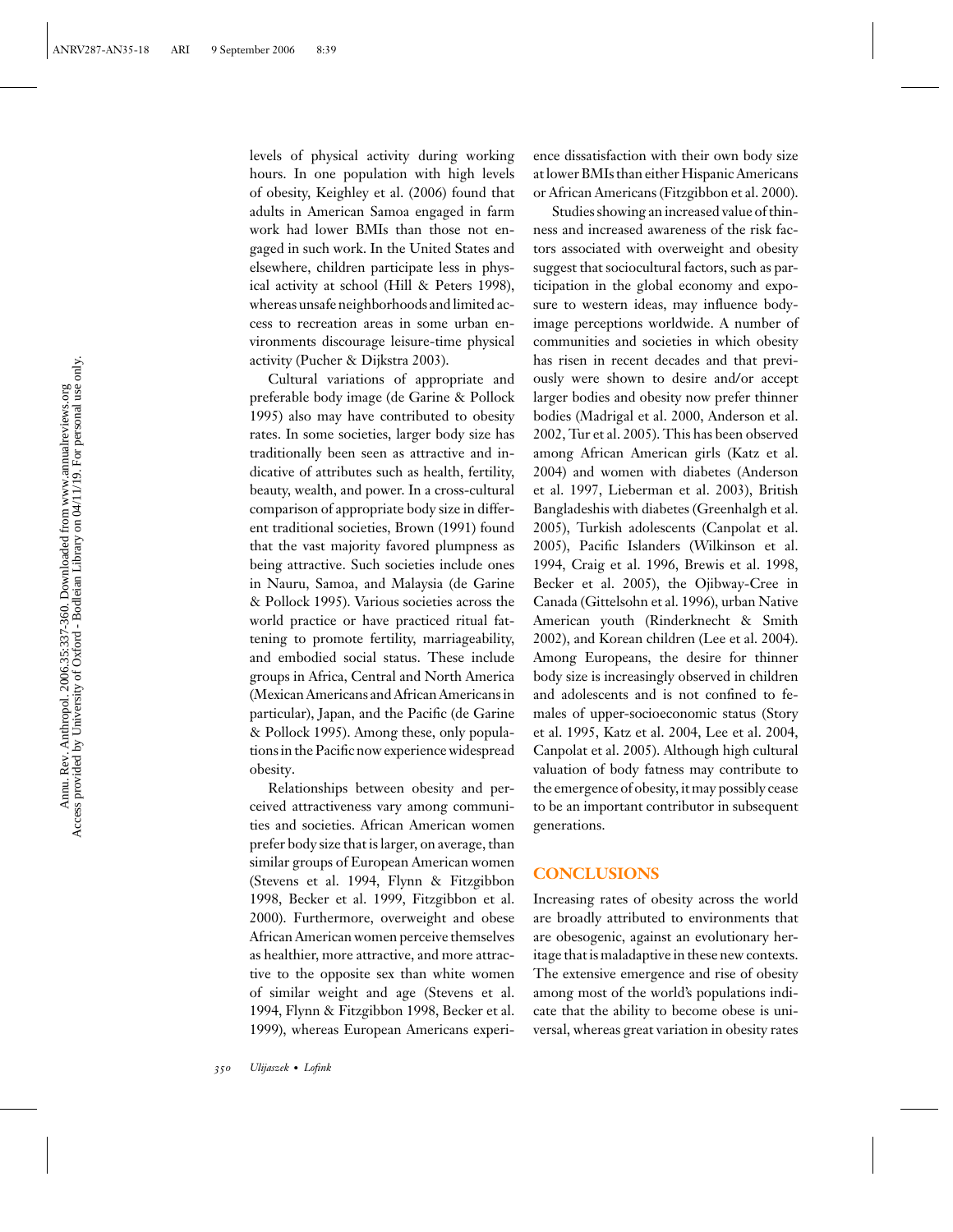across geographical regions indicates possible population differences in genetic susceptibility to obesity. Human genetics are likely to have undergone selection for traits that promote energy intake and storage and that minimize energy expenditure, and there are a great many obesity-related genotypes. Current models linking genotypes with physiology and feeding behavior are only able to explain a small proportion of all obesity, but they may underlie the more-common and genetically complex forms of human obesity. Studies of the regulation of energy balance show that human physiology exerts strong control of feeding under conditions of fasting or food shortage, but only weak control on reducing food intake and increasing energy expenditure under conditions of replete energy stores and good food security. Thus it is almost inevitable that obesity should have emerged as a major human biological phenomenon in the environments that have been constructed in industrialized nations over the past 60 years and that have been transferred across the world with modernization since.

Because of the diverse contexts in which obesity has emerged and the complex environments in which it persists, a ubiquitous reversal in the prevalence of obesity at any stage is unlikely in the near future. Any ceiling on the potential for obesity in the majority of the world's populations is clearly far from being reached. However, we should avoid the danger of extrapolating from the recent past into the future because present obesity patterns are outcomes of conjoining forces: (*a*) a continuing economic development with comparatively few serious setbacks; (*b*) an increased food security for much of the world's populations, yet unchanged or significantly declined food security for the rest; (*c*) the penetration of the world food system into the remotest parts of the world; (*d* ) declining prices for energydense foods; (*e*) the progressive mechanization of the vast majority of labor-intensive tasks;  $(f)$  the urbanization and sedentization of work in the form of service-oriented jobs as replacements for labor-intensive production jobs; (*g*) the mechanization of transport; and (*h*) the sedentization of leisure time. That humans have biological tendencies to maximize food intake and use it efficiently is clear and increasingly elaborated by physiologists, but the picture is still far from complete. The human tendency to minimize energy expenditure where possible is well-known but even less well understood biologically than food intake. However, many of the economic trajectories of the second half of the twentieth century may be environmentally unsustainable (Parker 1993, Kasun 1999, von Geibler et al. 2004) because they rely on ever-increasing consumption of global resources. Economic systems create and respond to markets, and these will change as sustainability issues become more important and new technologies emerge. These undoubtedly will be reflected in changes in human body size and nutritional status into the future. If food security continues to improve across the twenty-first century, obesity rates possibly may at least stabilize in the richer nations, while emerging and increasing at greater rates in nations that emerge economically.

#### LITERATURE CITED

- Adair LS, Popkin BM. 2005. Are child eating patterns being transformed globally? *Obes*. *Res.* 13:1281–99
- Ahima RS, Prabakaran D, Mantzoros C, Qu D, Lowell B, et al. 1996. Role of leptin in the neuroendocrine response to fasting. *Nature* 382:250–52
- Aiello LC, Wells JCK. 2002. Energetics and the evolution of the genus *Homo*. *Annu. Rev. Anthropol.* 31:323–38
- Allison DB, Faith MS, Nathan JS. 1996. Risch's lambda values for human obesity. *Int. J. Obes. Relat. Metab. Disord.* 20:990–99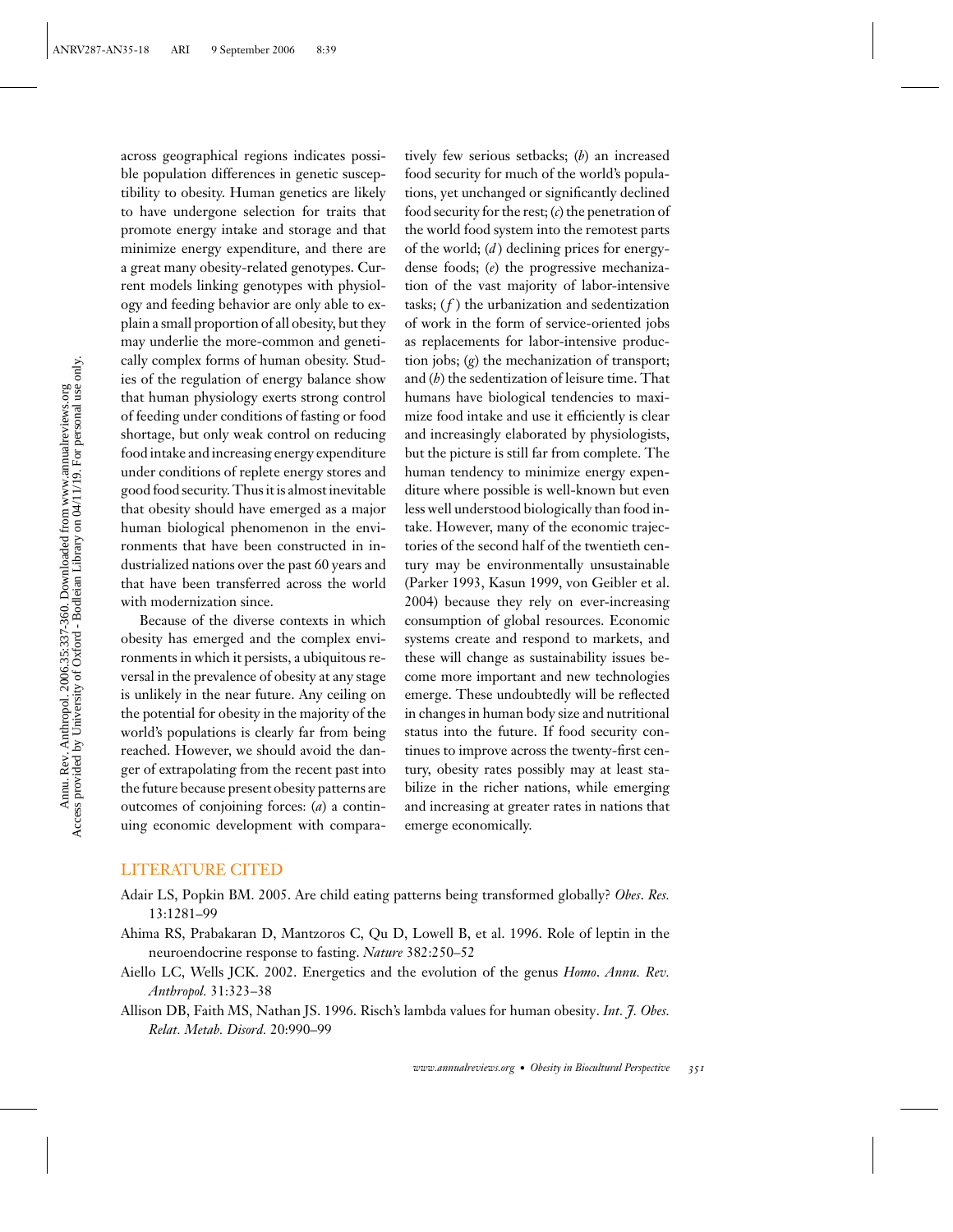- Allison DB, Heshka S. 1993. Emotion and eating in obesity? A critical analysis. *Int. J. Eat. Disord.* 13:289–95
- Anderson LA, Eyler AA, Galuska DA, Brown DR, Brownson RC. 2002. Relationship of satisfaction with body size and trying to lose weight in a national survey of overweight and obese women aged 40 and older, United States. *Prev. Med.* 35:390–96
- Anderson LA, Janes GR, Ziemer DC, Phillips LS. 1997. Diabetes in urban African Americans. Body image, satisfaction with size, and weight change attempts. *Diabetes Educ.* 23:301–8
- Bandini LG, Vu D, Must A, Cyr H, Goldberg A, Dietz WH. 1999. Comparison of high-calorie, low-nutrient-dense food consumption among obese and nonobese adolescents. *Obes. Res.* 7:438–43
- Barsh GS, Schwartz MW. 2002. Genetic approaches to studying energy balance: perception and integration. *Nat. Rev. Genet.* 3:589–90
- Becker AE, Gilman SE, Burwell RA. 2005. Changes in prevalence of overweight and in body image among Fijian women between 1989 and 1998. *Obes. Res.* 13:110–17
- Becker DM, Yanek LR, Koffman DM, Bronner YC. 1999. Body image preferences among urban African Americans and whites from low income communities. *Ethn. Dis.* 9:377–86
- Bell R, Pliner PL. 2003. Time to eat: the relationship between the number of people eating and meal duration in three lunch settings. *Appetite* 41:215–18
- Berthoud HR. 2004. Mind versus metabolism in the control of food intake and energy balance. *Physiol. Behav.* 81:781–93
- Bevegni C, Adami GF. 2003. Obesity and obesity surgery in ancient Greece. *Obes. Surg.* 13:808– 9
- Bianchini F, Kraaks R, Vainio H. 2002. Overweight, obesity and cancer risk. *Lancet Oncol.* 3:565–74
- Bielicki T, Szklarska A, Koziel S, Ulijaszek SJ. 2005. Changing patterns of social variation in stature in Poland: effects of transition from a command economy to the free-market system? *J*. *Biosoc. Sci.* 37:427–34
- Blundell JE, Stubbs J. 1997. Diet composition and the control of food intake in humans. In *Handbook of Obesity*, ed. GA Bray, C Bouchard, WPT James, pp. 243–72 New York: Marcel Dekker
- Bray G. 1987. Obesity—a disease of nutrient or energy balance? *Nutr*. *Rev.* 45:33–43
- Bray GA, Nielsen SJ, Popkin BM. 2004. Consumption of high-fructose corn syrup in beverages may play a role in the epidemic of obesity. *Am. J. Clin. Nutr.* 79:537–43
- Brewis AA, McGarvey ST, Jones J, Swinburn BA. 1998. Perceptions of body size in Pacific Islanders. *Int. J. Obes. Relat. Metab. Disord.* 22:185–89
- Brown PJ. 1991. Culture and the evolution of obesity. *Hum. Nat.* 2:31–57
- Brown PJ, Konner M. 1987. An anthropological perspective of obesity. *Ann. N. Y. Acad. Sci.* 499:29–46
- Brown PJ, Krick SV. 2001. Culture and ethnicity in the etiology of obesity: diet, television and the illusion of personal choice. In *Obesity, Physical Growth and Development*, ed. FE Johnston, G Foster, pp. 111–57. London: Smith-Gordon
- Brownell KD. 2002. The environment and obesity. In *Eating Disorders and Obesity: A Comprehensive Handbook*, ed. CG Fairburn, KD Brownell, pp. 433–38. New York: Guilford Press. 2nd ed.
- Brownell KD, Wadden TA. 1991. The heterogeneity of obesity: fitting treatments to individuals. *Behav. Ther.* 22:153–77
- Bouatia-Naji N, Meyre D, Lobbens S, Seron K, Fumeron F, et al. 2006. ACDC/adiponectin polymorphisms are associated with severe childhood and adult obesity. *Diabetes* 55:545–50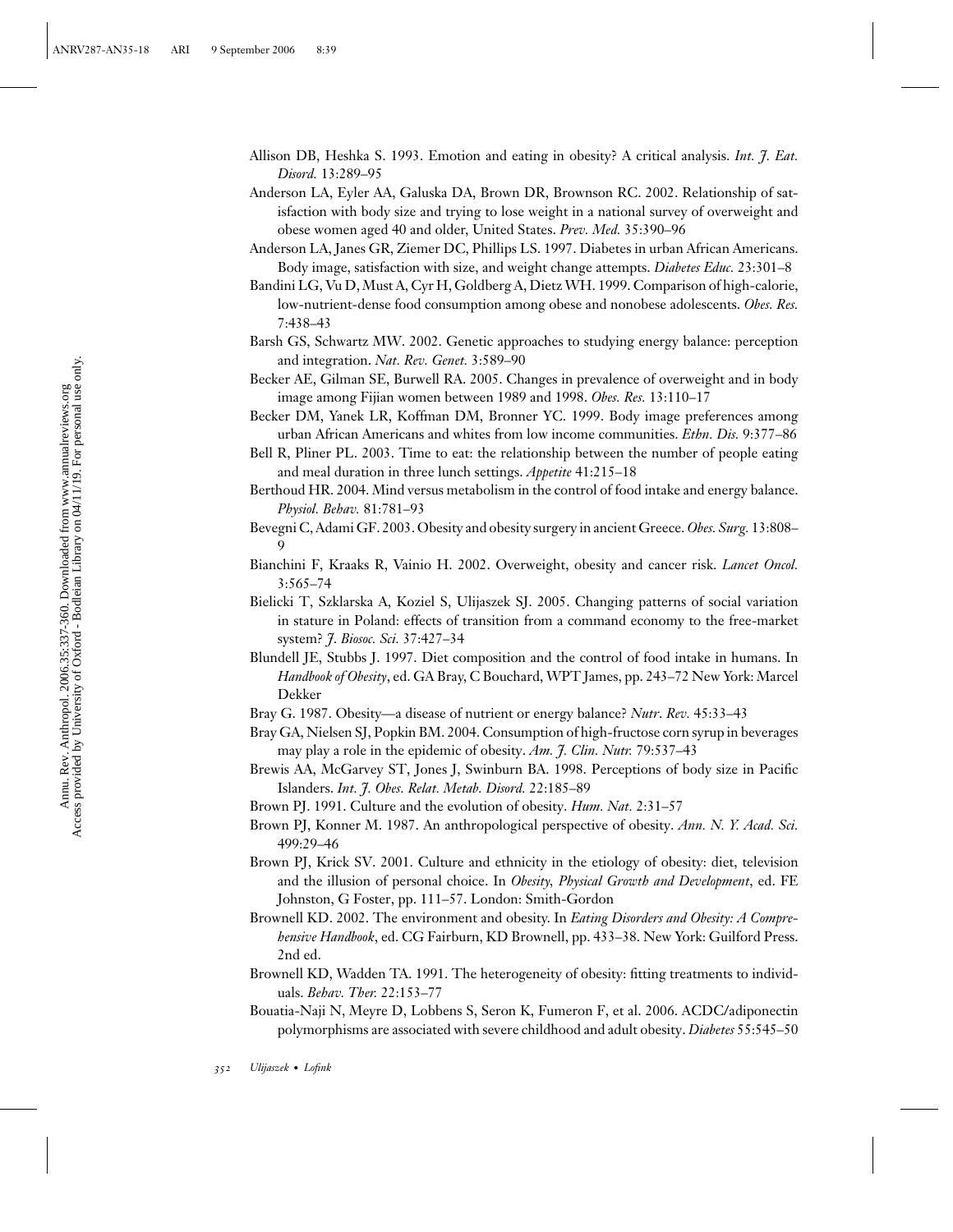- Campbell P, Ulijaszek SJ. 1994. Relationships between anthropometry and retrospective morbidity in poor men in Calcutta, India. *Eur. J. Clin. Nutr.* 48:507–12
- Canpolat BI, Orsel S, Akdemir A, Ozbay MH. 2005. The relationship between dieting and body image, body ideal, self-perception, and body mass index in Turkish adolescents. *Int. J. Eat. Disord.* 37:150–55
- Chung WK, Leibel RL. 2005. Molecular physiology of syndromic obesities in humans. *Trends Endocrinol. Metab.* 16:267–72
- Clegg DJ, Woods SC. 2004. The physiology of obesity. *Clin. Obs. Gynecol.* 47:967–79
- Clement K. 2005. Genetics of human obesity. *Proc. Nutr. Soc.* 64:133–42
- Clement K, Boutin P, Froguel P. 2002. Genetics of obesity. *Am. J. Pharmacogenomics* 2:177–87
- Cole TJ, Bellizzi MC, Flegal KM, Dietz WH. 2000. Establishing a standard definition for child overweight and obesity world wide: international survey. *Br. Med. J.* 320:1240–43
- Comuzzie AG. 2002. The emerging pattern of the genetic contribution to human obesity. *Best Pract. Res. Clin. Endocrinol. Metab.* 16:611–21
- Contaldo F, Pasanisi F. 2004. Obesity epidemics: secular trend or globalization consequence? Beyond the interaction of genetic and environmental factors. *Clin. Nutr.* 23:289–91
- Craig P, Swinburn B, Matenga-Smith T, Matangi H, Vaughan F. 1996. Do Polynesians still believe that big is beautiful? Comparison of body size perceptions and preferences of Cook Islands, Maori and Australians. *N. Z. Med. J.* 14:200–3
- Critser G. 2003. *Fat Land*. New York: Houghton Mifflin
- Crooks DL. 2003. Trading nutrition for education: nutritional status and the sale of snack foods in an eastern Kentucky school. *Med. Anthropol. Q.* 17:182–99
- Cunnane SC, Crawford MA. 2003. Survival of the fattest: fat babies were the key to evolution of the large human brain. *Comp. Biochem. Physiol. A Physiol.* 136:17–26
- Darmon N, Ferguson EL, Briend A. 2002. A cost constraint alone has adverse effects on food selection and nutrient density: an analysis of human diets by linear programming. *J. Nutr.* 132:3764–71
- Darmon N, Ferguson EL, Briend A. 2003. Do economic constraints encourage the selection of energy dense diets? *Appetite* 41:315–22
- Decarli B, Cavadini C, Grin J, Blondel-Lubrano A, Narring F, Michaud PA. 2000. Food and nutrient intakes in a group of 11 to 16-year-old Swiss teenagers. *Int. J. Vitam. Nutr. Res.* 70:139–47
- de Castro JM. 1999. Measuring real world eating behavior. *Prog. Obes. Res.* 8:215–21
- de Castro JM. 2006. Heredity influences the dietary energy density of free-living humans. *Physiol. Behav.* 87:192–98
- de Castro JM, Lilenfeld LR. 2005. Influence of heredity on dietary restraint, disinhibition, and perceived hunger in humans. *Nutrition* 21:446–55
- de Castro JM, Stroebele N. 2002. Food intake in the real world: implications for nutrition and aging. *Clin. Geriatr. Med.* 18:685–97
- de Garine I, Harrison GA, eds. 1988. *Coping with Uncertainty in Food Supply*. Oxford, UK: Oxford Univ. Press
- de Garine I, Pollock NJ. 1995. *Social Aspects of Obesity*. Amsterdam: Gordon & Breach
- Della Valle DM, Roe LS, Rolls BJ. 2005. Does the consumption of caloric and noncaloric beverages with a meal affect energy intake? *Appetite* 44:187–93
- Del Toro W, Greenberg BS. 1989. Television commercials and food orientations among teenagers in Puerto Rico. *Hisp. J. Behav. Sci.* 11:168–77
- Denney JT, Krueger PM, Rogers RG, Boardman JD. 2004. Race/ethnic and sex differentials in body mass among US adults. *Ethn. Dis.* 14:389–98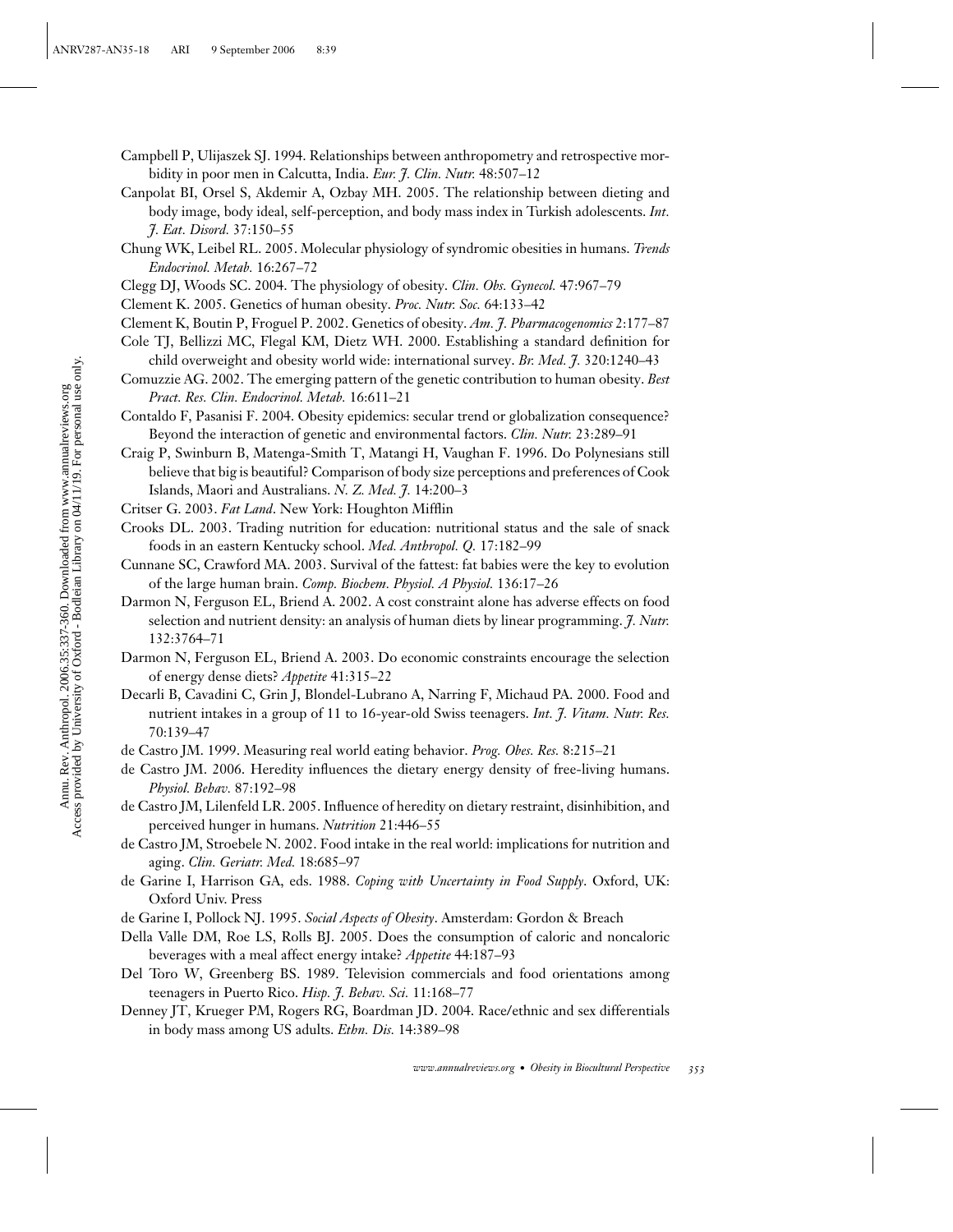- de Onis M. 2005. The use of anthropometry in the prevention of childhood overweight and obesity. *United Nations Syst. Standing Comm. Nutr.* 29:5–12
- Dietz WH, Gortmaker SL. 1985. Do we fatten our children at the television set? Obesity and television viewing in children and adolescents. *Pediatrics* 75:807–12
- Dilberti N, Bordi PL, Concklin MT, Roe LS, Rolls BJ. 2004. Increased portion size leads to increased consumption in a restaurant meal. *Obes. Res.* 12:562–68
- Drewnowski A, Darmon N. 2005. The economics of obesity: dietary energy density and energy cost. *Am. J. Clin. Nutr.* 82:S265–73
- Drewnowski A, Popkin BM. 1997. The nutrition transition: new trends in the global diet. *Nutr. Rev.* 55:31–43
- Dyson T. 1996. *Population and Food*. London: Routledge
- Eaton SB, Konner M, Shostak M. 1998. Stone agers in the fast lane: chronic degenerative diseases in evolutionary perspective. *Am. J. Med.* 84:739–49
- Ellison PT. 2003. Energetics and reproductive effort. *Am. J. Hum. Biol.* 15:342–51
- Erlichman J, Kerbey AL, James WPT. 2002. Physical activity and its impact on health outcomes. Paper 2: Prevention of unhealthy weight gain and obesity by physical activity: an analysis of the evidence. *Obes. Rev.* 3:273–87
- Fan W, Voss A, Cao WH, Morrison SF. 2005. Regulation of thermogenesis by the central melanocortin system. *Peptides* 26:1800–13
- Farooqi IS, O'Rahilly S. 2005. Monogenic obesity in humans. *Annu. Rev. Med.* 56:443–58
- Fisher JO, Rolls BJ, Birch LL. 2003. Children's bite size and intake of an entrée are greater with large portions than with age-appropriate or self-selected portions. *Am. J. Clin. Nutr.* 77:1164–70
- Fitzgibbon ML, Blackman LR, Avellone ME. 2000. The relationship between body image discrepancy and body mass index across ethnic groups. *Obes. Res.* 8:582–89
- Flegal KM, Carroll MD, Ogden CL, Johnson CL. 2002. Prevalence and trends in obesity among US adults, 1999–2000. *J. Am. Med. Assoc.* 288:1723–27
- Flier JS. 2004. Obesity wars: molecular progress confronts an expanding epidemic. *Cell* 116:337–50
- Flynn KJ, Fitzgibbon M. 1998. Body images and obesity risk among black females: a review of the literature. *Annu. Behav. Med.* 20:13–24
- Foley RA. 1993. The influence of seasonality on hominid evolution. In *Seasonality and Human Ecology*, ed. SJ Ulijaszek, SS Strickland, pp. 17–37. Cambridge, UK: Cambridge Univ. Press
- French SA. 2003. Pricing effects on food choice. *J. Nutr.* 133:S841–43
- French SA, Story M, Jeffrey RW. 2001. Environmental influences on eating and physical activity. *Annu. Rev. Public Health* 22:309–35
- Garaulet MP, Pérez-Llamas F, Fuente T, Zamora S, Tebar FJ. 2000. Anthropometric, computer tomography and fat cell data in an obese population: relationship with insulin, lepton, tumor necrosis factor-α, sex hormone-binding globulin and sex hormones. *Eur. J. Endocrinol.* 143:657–66
- Garcia M, Kennedy E. 1994. Assessing the linkages between low body mass index and morbidity in adults: evidence from four developing countries. *Eur. J. Clin. Nutr.* 48(Suppl.): S90–97
- Garrow JS. 1978. *Energy Balance and Obesity in Man*. Amsterdam: Elsevier. 2nd ed.
- Garrow JS. 1993. The thrifty genotype and noninsulin dependent diabetes. *Br. Med. J.* 306:933– 34
- Geliebter A, Aversa A. 2003. Emotional eating in overweight, normal weight, and underweight individuals. *Eat. Disord. Resour.* 3:341–47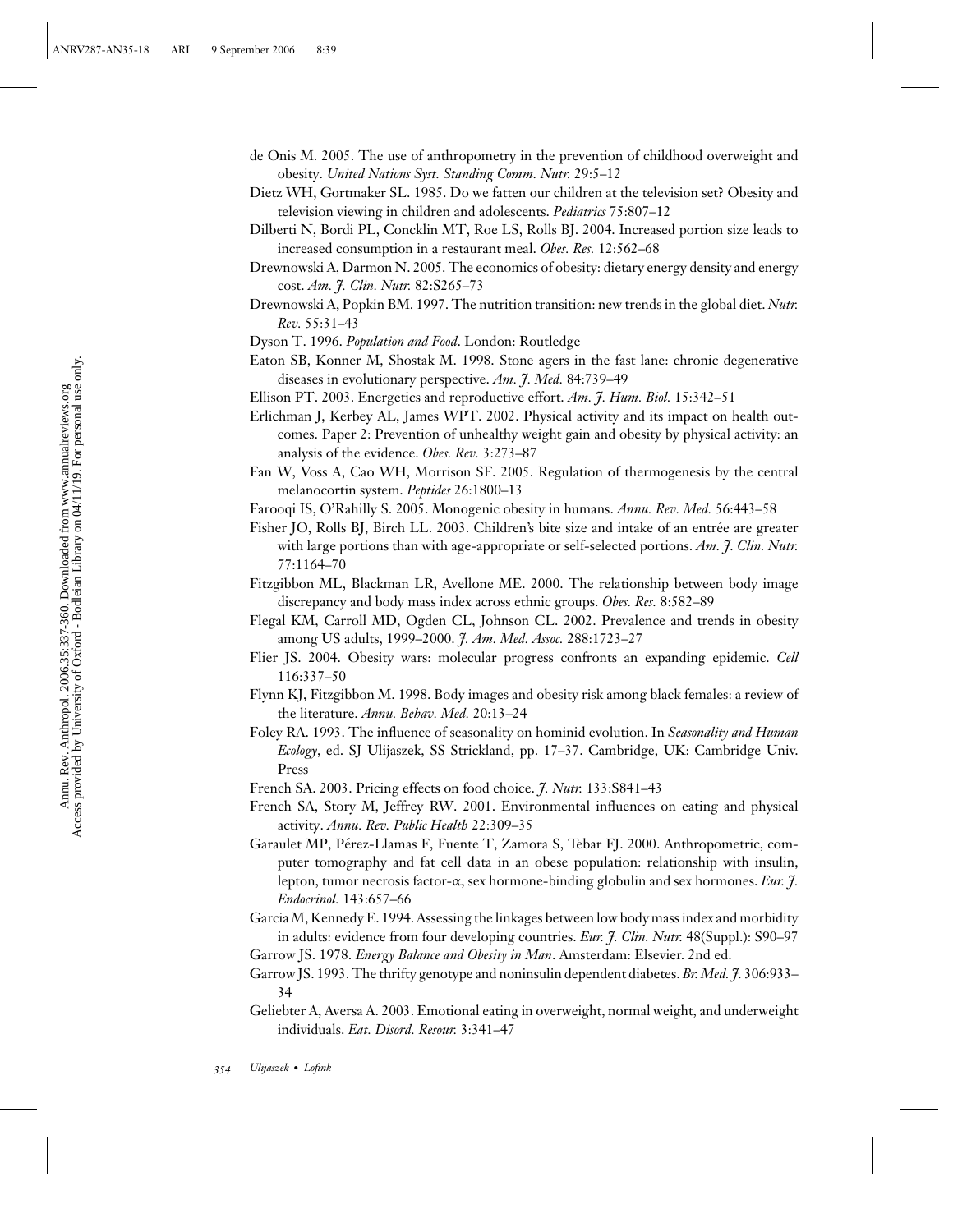- Gill TP. 2001. Cardiovascular risk in the Asia-Pacific region from a nutrition and metabolic point of view: abdominal obesity. *Asia Pac. J. Clin. Nutr.* 10:85–89
- Gittelsohn J, Harris SB, Thorne-Lyman AL, Hanley AJ, Barnie A, Zinman B. 1996. Body image concepts differ by age and sex in an Ojibway-Cree community in Canada. *J. Nutr.* 126:2990–3000
- Gorely T, Marshall SJ, Biddle SJ. 2004. Couch kids: correlates of television viewing among youth. *Int. J. Behav. Med.* 11:152–63
- Greenhalgh T, Chowdhury M, Wood G. 2005. Big is beautiful? A survey of body image perception and its relation to health in British Bangladeshis with diabetes. *Psychol. Health Med.* 10:126–38
- Griffiths PL, Bentley ME. 2001. The nutrition transition is underway in India. *J. Nutr.* 131:2692–700
- Harnack LJ, Jeffery RW, Boutelle KN. 2000. Temporal trends in energy intake in the United States: an ecologic perspective. *Am. J. Clin. Nutr.* 71:1478–84
- Henshilwood C, d'Errico F, Vanhaeren M, van Niekerk K, Jacobs Z. 2004. Middle stone age shell beads from South Africa. *Science* 304:404
- Herman CP, Mack D. 1975. Restrained and unrestrained eating. *J. Personality* 43:647–60
- Hill JO, Peters JC. 1998. Environmental contributions to the obesity epidemic. *Science* 280:1371–74
- Hill JO, Wyatt HR. 2005. Role of physical activity in preventing and treating obesity. *J. Appl. Physiol.* 99:765–70
- Hill JO, Wyatt HR, Reed GW, Peters JC. 2003. Obesity and the environment: Where do we go from here? *Science* 299:853–55
- Hladik CM. 1988. Seasonal variations in food supply for wild primates. In *Coping with Uncertainty in Food Supply*, ed. I de Garine, GA Harrison, pp. 1–25. Oxford, UK: Oxford Univ. Press
- Horrobin DF. 1999. Lipid metabolism, human evolution and schizophrenia. *Prostaglandins Leukot. Essent. Fatty Acids* 60:431–37
- Isganaitis E, Lustig RH. 2005. Fast food, central nervous system insulin resistance, and obesity. *Arterioscler. Thromb. Vasc. Biol.* 25:2451–62
- Jahns L, Siega-Riz AM, Popkin BM. 2001. The increasing prevalence of snacking among US children from 1977 to 1996. *J. Pediatr.* 138:493–98
- Jebb SA. 2003. Fast foods, energy density and obesity: a possible mechanistic link. *Obes. Rev.* 4:187–94
- Jeffrey RE, French SA. 1998. Epidemic obesity in the United States: Are fast foods and television viewing contributing? *Am*. *J. Public Health* 88:277–80
- Jeffrey RW, French SA, Firster JL, Spry VM. 1991. Socioeconomic status differences in health behaviors related to obesity—the healthy worker project. *Int. J. Obes.* 15:689–96
- Kahn HS, Williamson DF. 1994. Abdominal obesity and mortality risk among men in nineteenth century North America. *Int. J. Obes.* 18:686–91
- Kasun JR. 1999. Doomsday every day: sustainable economics, sustainable tyranny. *Independent Rev.* 4:91–106
- Katz ML, Gorden-Larsen P, Bentley ME, Kelsey K, Shields K, Ammerman A. 2004. "Does skinny mean healthy?" Perceived ideal, current, and healthy body sizes among African-American girls and their female caregiver. *Ethn. Dis.* 14:533–41
- Kawai K, Sugimoto K, Nakashima K, Miura H, Ninomiya Y. 2000. Leptin as a modulator of sweet taste sensitivities in mice. *Proc. Natl. Acad. Sci. USA* 97:11044–49
- Keighley ED, McGarvey ST, Turituri P, Vial S. 2006. Farming and adiposity in Samoan adults. *Am. J. Hum. Biol.* 18:112–22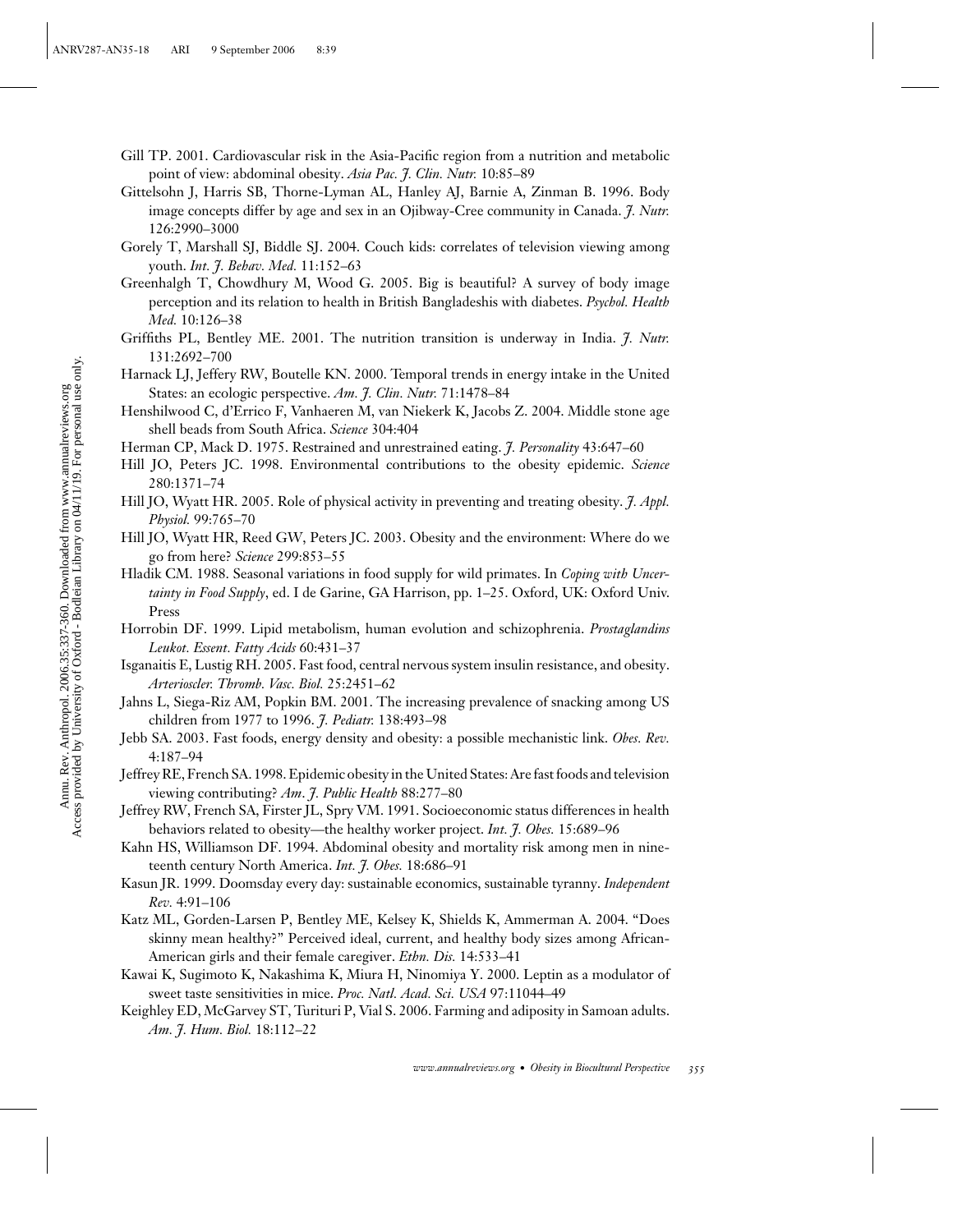- Keller KI, Pietrobelli, Faith MS. 2003. Genetics of food intake and body composition: lessons from twin studies. *Acta Diabetol.* 40:S95–100
- Kirchengast S, Schober E, Waldhor T, Sefranek R. 2004. Regional and social differences in body mass index, and the prevalence of overweight and obesity among 18-year-old men in Austria between the years 1985 and 2000. *Coll. Antropol.* 28:541–52
- Kral TV, Rolls BJ. 2004. Energy density and portion size: their independent and combined effects on energy intake. *Physiol. Behav.* 82:131–38
- Kuzawa CW. 1998. Adipose tissue in human infancy and childhood: an evolutionary perspective. *Am. J. Phys. Anthropol.* 27(Suppl.):177–209
- Lee K, Sohn H, Lee S, Lee J. 2004. Weight and BMI over 6 years in Korean children: relationships to body image and weight loss efforts. *Obes. Res.* 13:1959–66
- Leonard WR, Robertson ML, Snodgrass JJ, Kuzawa CW. 2003. Metabolic correlates of hominid brain evolution. *Comp. Biochem. Physiol. A Physiol.* 136:5–15
- Levitsky DA, Obarzanek E, Mrdjenovic G, Strupp BJ. 2005. Imprecise control of energy intake: absence of a reduction in food intake following overfeeding in young adults. *Physiol. Behav.* 84:669–75
- Levitsky DA, Youn T. 2004. The more young adults are served, the more they overeat. *J. Nutr.* 134:2546–49
- Lev-Ran A. 2001. Human obesity: an evolutionary approach to understanding our bulging waistline. *Diabetes Metab. Res. Rev.* 17:347–62
- Li G, Chen X, Jang Y, Wang J, Xing X, et al. 2002. Obesity, coronary heart disease risk factors and diabetes in Chinese: an approach to the criteria of obesity in the Chinese population. *Obes. Rev.* 3:167–72
- Lieberman LS, Probart CK, Schoenberg NE. 2003. Body image among older, rural, African-American women with type 2 diabetes. *Coll. Antropol.* 27:79–86
- Lin B, Guthrie J, Blaylock JR. 1996. The diets of America's children: influences on dining out, household characteristics, and nutritional knowledge. *Agric. Econ. Rep.* 746:1–37
- Loos RJF, Rankinen T, Tremblay A, Perusse L, Chagnon Y, Bouchard C. 2005. Melanocortin-4 receptor gene and physical activity in the Quebec Family Study. *Int. J. Obes.* 29:420–28
- Madrigal H, Sanchez-Villegas A, Martinez-Gonzalez MA, Kearney J, Gibney MJ, Irala J. 2000. Underestimation of body mass index through perceived body image as compared to selfreported body mass index in the European Union. *Public Health* 114:468–73
- Martin RD. 1993. Scaling. In *The Cambridge Encyclopedia of Human Evolution*, ed. S Jones, R Martin, D Pilbeam, p. 42. Cambridge, UK: Cambridge Univ. Press
- McConahy KL, Smiciklas-Wright H, Birch LL, Mitchell DC, Picciano MF. 2002. Food portions are positively related to energy intake and body weight in early childhood. *J. Pediatr.* 140:340–47
- McConahy KL, Smiciklas-Wright H, Mitchell DC, Picciano MF. 2004. Portion size of common foods predicts energy intake among preschool-aged children. *J. Am. Diet. Assoc.* 104:975–79
- McCrory MA, Fuss PJ, Hays NP, Vinken AG, Greenberg AS, Roberts SB. 1999. Overeating in America. Association between restaurant food consumption and body fatness in healthy adult men and women ages 19 to 80. *Obes. Res.* 7:564–71
- Mela DJ. 1996. Eating behavior, food preferences and dietary intake in relation to obesity and body-weight status. *Proc. Nutr. Soc.* 55:803–16
- Mela DJ. 1999. Food choice and intake: the human factor. *Proc. Nutr. Soc.* 58:513–21
- Mela DJ, Catt S. 1996. Ontogeny of human taste and smell preferences and their implications for food selection. In *Long-Term Consequences of Early Environment: Growth,*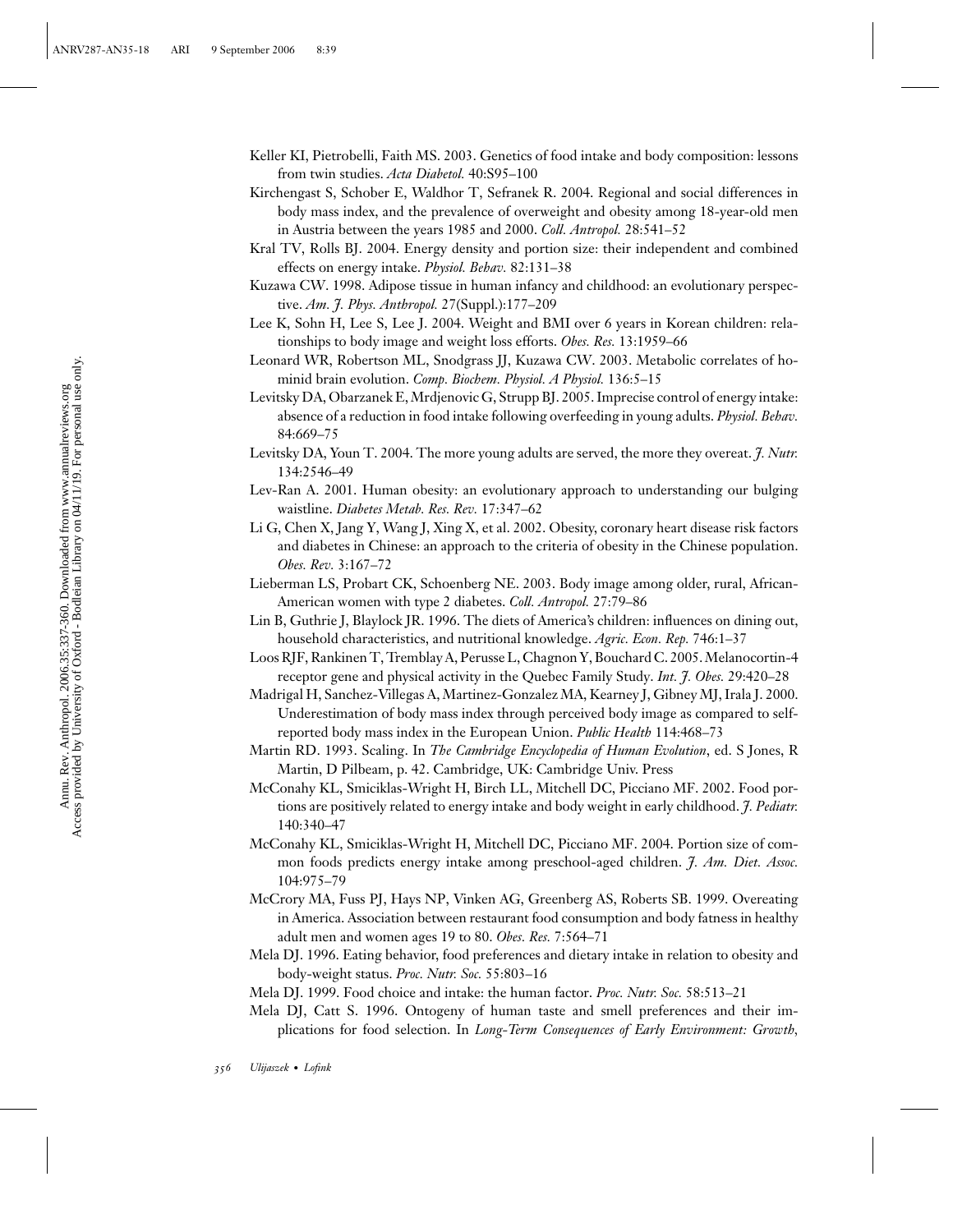*Development and the Lifespan Developmental Perspective*, ed. CJK Henry, SJ Ulijaszek, pp. 139–54. Cambridge, UK: Cambridge Univ. Press

- Mizuno TM, Makimura H, Mobbs CV. 2003. The physiological function of the agouti-related peptide gene: the control of weight and metabolic rate. *Ann. Med.* 35:425–33
- Molarius A. 2003. The contribution of lifestyle factors to socioeconomic differences in obesity in men and women: a population-based study in Sweden. *Eur. J. Epidemiol.* 18:227–34
- Monteiro CA, D'A-Benicio MH, Conde WL, Popkin BM. 2000. Shifting obesity trends in Brazil. *Eur. J. Clin. Nutr.* 54:342–46
- Moore MS. 2000. Interactions between physical activity and diet in the regulation of body weight. *Proc. Nutr. Soc.* 59:193–98
- Moran TH. 2000. Cholecystokinin and satiety: current perspectives. *Nutrition* 16:858–65
- Mrdjenovic G, Levitsky DA. 2005. Children eat what they are served: the imprecise regulation of energy intake. *Appetite* 44:273–82
- Myers KP, Sclafani A. 2003. Conditioned acceptance and preference but not altered taste reactivity responses to bitter and sour flavors paired with intragastric glucose infusion. *Physiol. Behav.* 78:173–83
- Neale BM, Mazzeo SE, Bulik CM. 2003. A twin study of dietary restraint, disinhibition and hunger: an examination of the eating inventory (three factor eating questionnaire). *Twin Res.* 6:471–78
- Neel J. 1962. Diabetes mellitus: a "thrifty" genotype rendered detrimental by "progress"? *Am*. *J. Hum. Genet.* 14:353–62
- Neel JV, Weder AB, Julius S. 1998. Type II diabetes, essential hypertension, and obesity as "syndromes of impaired genetic homeostasis": The "thrifty genotype" hypothesis enters the 21st century. *Perspect. Biol. Med.* 42:44–74
- Nielsen SJ, Siega-riz AM, Popkin BM. 2002. Trends in energy intake in U.S. between 1977 and 1996: Similar shifts seen across age groups. *Obes. Res.* 10:370–78
- Nishida C, Mucavele P. 2005. Monitoring the rapidly emerging public health problem of overweight and obesity: the WHO global database on body mass index. *United Nations Syst. Standing Comm. Nutr.* 29:5–12
- Norgan NG. 1994a. Population differences in body composition in relation to the BMI. *Eur. J. Clin. Nutr.* 48(Suppl.):S10–27
- Norgan NG. 1994b. Relative sitting height and the interpretation of the body mass index. *Ann. Hum. Biol.* 21:79–82
- Norgan NG. 1997. The beneficial effects of body fat and adipose tissue in humans. *Int. J. Obes. Relat. Metab. Disord.* 21:738–46
- Parker K. 1993. Economics, sustainable growth, and community. *Environ. Values* 2:233–45
- Peña M, Bacallao J. 2002. Malnutrition and poverty. Annu. Rev. Nutr. 22:241–53
- Perusse L, Rankinen T, Zuberi A, Chagnon YC, Weisnagel SJ, et al. 2005. Human obesity gene map: the 2004 update. *Obes. Res.* 13:381–490
- Pickett KE, Kelly S, Brunner E, Lobstein T, Wilkinson RG. 2005. Wider income gaps, wider waistbands? An ecological study of obesity and income inequality. *J. Epidemiol. Comm. Health* 59:670–74
- Plummer T. 2004. Flaked stones and old bones: biological and cultural evolution at the dawn of technology. *Am. J. Phys. Anthropol.* 125(Suppl.):118–64
- Popkin BM. 2004. The nutrition transition: an overview of world patterns of change. *Nutr. Rev.* 62:S140–43
- Popkin BM, Doak CM. 1998. Obesity is a worldwide phenomenon. *Nutr. Rev.* 56:106–14
- Popkin BM, Duffey K, Gorden-Larsen P. 2005. Environmental influences on food choice, physical activity and energy balance. *Physiol. Behav.* 86:603–13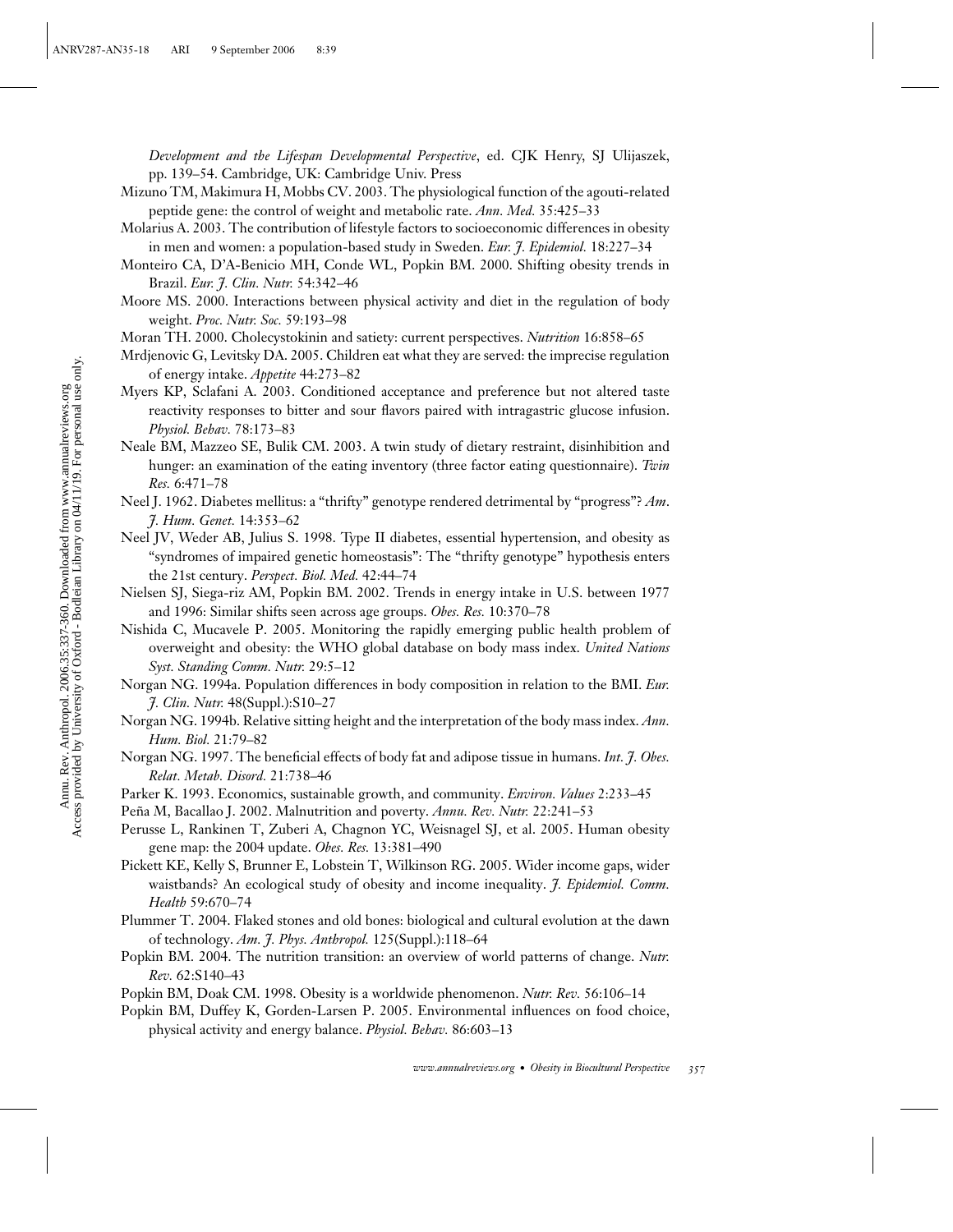- Poskitt EME. 1995. Assessment of body composition in the obese. In*Body Composition Techniques in Health and Disease*, ed. PSW Davies, TJ Cole, pp. 146–55. Cambridge, UK: Cambridge Univ. Press
- Prentice AM, Poppitt SD. 1996. Importance of ED and macronutrients in the regulation of energy intake. *Int. J. Obes. Metab. Disord.* 20:S18–23
- Pucher J, Dijkstra L. 2003. Promoting safe walking and cycling improve public health: lessons from The Netherlands and Germany. *Am. J. Public Health* 93:1509–16
- Renders CM, Henneman L, Timmermans DR, Hirasing RA. 2004. Television watching and some eating habits of 6–14 year-old children in Amsterdam, the Netherlands; a cross sectional study. *Ned. Tijdschr. Geneeskd.* 148:2072–76
- Rennie KL, Jebb SA. 2005. Prevalence of obesity in Great Britain. *Obes. Rev.* 6:11–12
- Rinderknecht K, Smith C. 2002. Body image perceptions among urban Native American youth. *Obes. Res.* 10:315–27
- Rolls BJ. 2003. The supersizing of America: portion size and the obesity epidemic. *Nutr. Today* 38:42–53
- Rolls BJ, Roe LS, Kral TV, Meengs JS, Wall DE. 2004. Increasing the portion size of a packaged snack increases energy intake in men and women. *Appetite* 42:63–69
- Rosenbaum M, Leibel RL. 1998. The physiology of body weight regulation: relevance to the etiology of obesity in children. *Pediatrics* 101:525–39
- Samuelson G. 2000. Dietary habits and nutritional status in adolescents over Europe. An overview of current studies in the Nordic countries. *Eur. J. Clin. Nutr.* 54(Suppl. 1):S21– 28
- Saper CB, Chou TC, Elmquist JK. 2002. The need to feed: homeostatic and hedonic control of eating. *Neuron* 36:199–211
- Schachter S, Rodin J. 1974. *Obese Humans and Rats*. Washington, DC: Erlbaum/Halsted
- Schioth HB, Lagerstrom MC, Watanobe H, Jonsson L, Vergoni AV, et al. 2003. Functional role, structure, and evolution of the melanocortin-4 receptor. *Ann. N.Y. Acad. Sci.* 994:74– 83
- Schluter G, Lee C. 1999. Changing good consumption patterns: their effects of the US food system, 1972–92. *Food Rev.* 22:35–37
- Schwartz MW, Morton GJ. 2002. Obesity: keeping hunger at bay. *Nature* 418:595–97
- Shetty PS. 1993. Chronic undernutrition and metabolic adaptation. *Proc. Nutr. Soc.* 52:267–84
- Shetty PS, James WPT. 1994. *Body Mass Index: A Measure of Chronic Energy Deficiency in Adults*. Rome: Food Agric. Org.
- Shuldiner AR, Munir KM. 2003. Genetics of obesity: more complicated than initially thought. *Lipids* 38:97–101
- Simmen B, Hladik CM. 1998. Sweet and bitter taste discrimination in primates: scaling effects across species. *Folia Primatol.* 69:129–38
- Smiciklas-Wright H, Mitchell DC, Mickle SJ, Goldman JD, Cook A. 2003. Foods commonly eaten in the United States, 1989–1991 and 1994–1996: Are portion sizes changing? *J. Am. Diet. Assoc.* 103:41–47
- Sobal J, Stunkard AJ. 1989. Socioeconomic status and obesity: a review of the literature. *Psychol. Bull.* 105:260–75
- Spitzer L, Rodin J. 1981. Human eating behavior: a critical review of studies in normal weight and overweight individuals. *Appetite* 2:293–329
- Stamatakis E, Primatesta P, Chinn S, Rona R, Falascheti E. 2005. Overweight and obesity trends from 1974 to 2003 in English children: What is the role of socioeconomic factors? *Arch*. *Dis. Child.* 90:999–1004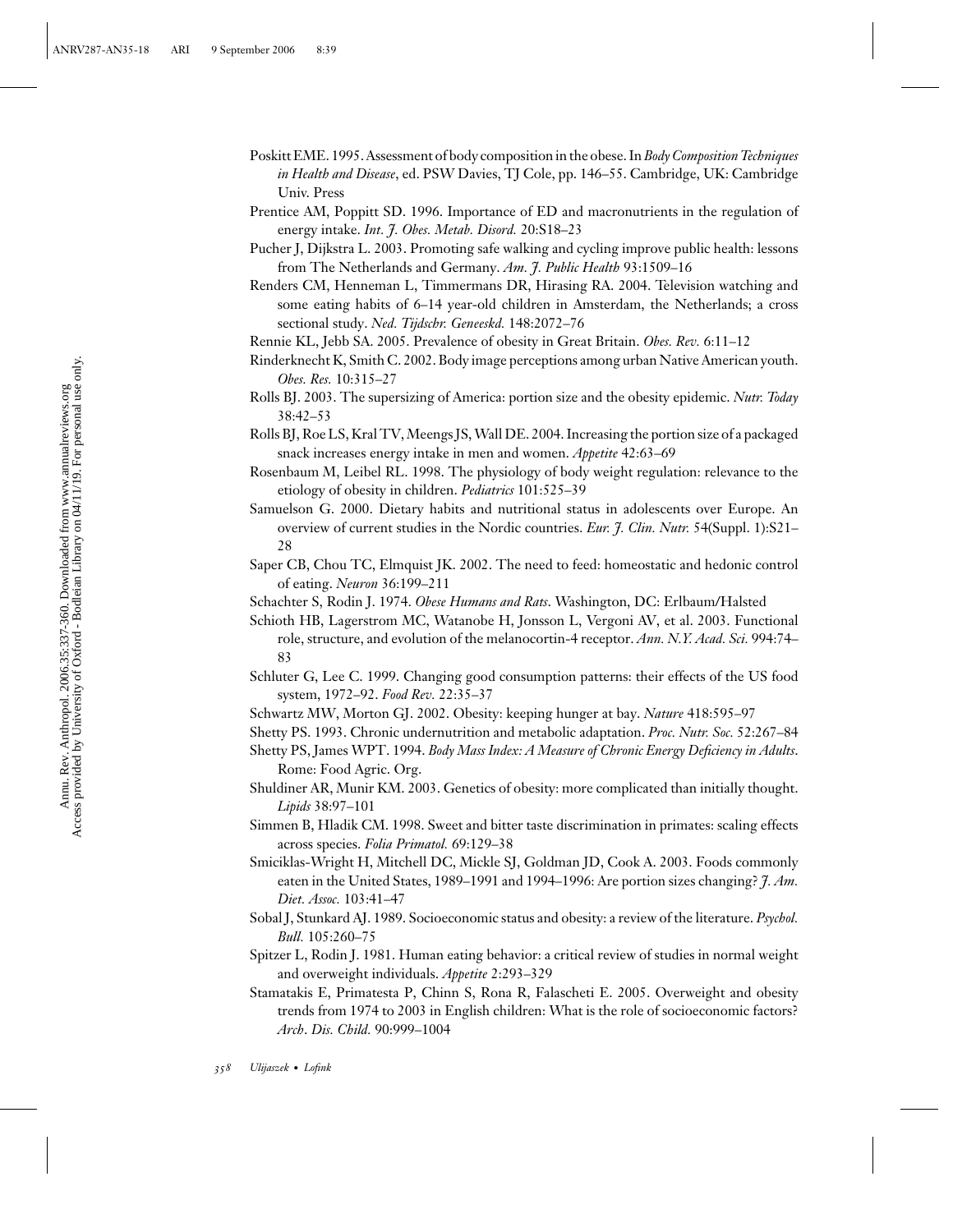- Stevens J, Kumanyika SK, Keil JE. 1994. Attitudes toward body size and dieting: differences between elderly black and white women. *Am. J. Public Health.* 84(8):1322–25
- St-Onge M, Keller KL, Heymsfield SB. 2003. Changes in childhood food consumption patterns: a cause for concern in light of increasing body weights. *Am. J. Clin. Nutr.* 78:1068–73
- Story M, French SA, Resnick MD, Blum RW. 1995. Ethnic/racial and socioeconomic differences in dieting behaviors and body image perceptions in adolescents. *Int. J. Eat. Disord.* 18:173–79
- Stroebele N, de Castro JM. 2004. Television viewing is associated with an increase in meal frequency in humans. *Appetite* 42:111–13
- Stubbs RJ. 1998. Appetite feeding behavior and energy balance in human subjects. *Nutr. Rev.* 57:1–16
- Stubbs RJ, Whybrow S. 2004. Energy density, diet composition and palatability: influences on overall food energy intake in humans. *Physiol. Behav.* 81:755–64
- Stunkard AJ, Fock TT, Hrubec Z. 1986. A twin study of human obesity. *J. Am. Med. Assoc.* 256:51–54
- Sturm R. 2005. Childhood obesity—what we can learn from existing data on societal trends, part 2. *Prev. Chronic Dis.* 2:A20
- Sullivan DR. 2001. Cardiovascular risk in the Asia-Pacific region from a nutrition and metabolic point of view: visceral obesity. *Asia Pac. J. Clin. Nutr.* 10:82–84
- Swinburn BA, Caterson I, Seidell JC, James WPT. 2004. Diet, nutrition and prevention of excess weight gain and obesity. *Public Health Nutr.* 7:123–46
- Swinburn BA, Egger G, Raza F. 1999. Dissecting obesogenic environments: the development and application of a framework for identifying and prioritizing environmental interventions for obesity. *Prev. Med.* 29:563–70
- Tartaglia LA, Dembski M, Weng X, Deng N, Culpepper J, et al. 1995. Identification and expression cloning of a leptin receptor, OB-R. *Cell* 83:1263–71
- Trowell H. 1975. Obesity in the Western world. *Plant Foods Man* 1:157–65
- Tschop M, Smiley DL, Heiman ML. 2000. Ghrelin induces adiposity in rodents. *Nature* 407:908–13
- Tucker LA, Bagwell MRN. 1991. Television viewing and obesity in adult females. *Am. J. Public Health* 81:908–11
- Tucker LA, Friedman GM. 1989. Television viewing and obesity in adult males. *Am. J. Public Health* 79:516–18
- Tur JA, Serra-Majem L, Romaguera D, Pons A. 2005. Profile of overweight and obese people in a Mediterranean region. *Obes. Res.* 13:527–36
- Ulijaszek SJ. 2002a. The comparative energetics of primate fetal growth. *Am. J. Hum. Biol.* 14:603–8
- Ulijaszek SJ. 2002b. Human feeding from an evolutionary ecological perspective. *Proc. Nutr. Soc.* 61:517–26
- Ulijaszek SJ. 2005. Modernisation, migration, and nutritional health of Pacific Island populations. *Environ. Sci.* 12:167–76
- van den Bulck J, van Mierlo J. 2004. Energy intake associated with television viewing in adolescents, a cross sectional study. *Appetite* 43:181–84
- von Geibler J, Kuhndt M, Seifert E, Lucas R, Lorek S, Bleischwitz R. 2004. Sustainable business and consumption strategies. In *Eco-Efficiency, Regulation and Sustainable Business: Towards a Governance Structure for Sustainable Development*, ed. R Bleischwitz, P Hennicke, pp. 116–64. ESRI Stud. Ser. Environ. Cheltenham, UK: Elgar
- Wahlqvist ML. 2001. Nutrition and diabetes in the Asia-Pacific region with reference to cardiovascular disease. *Asia Pac. J. Clin. Nutr.* 10:90–96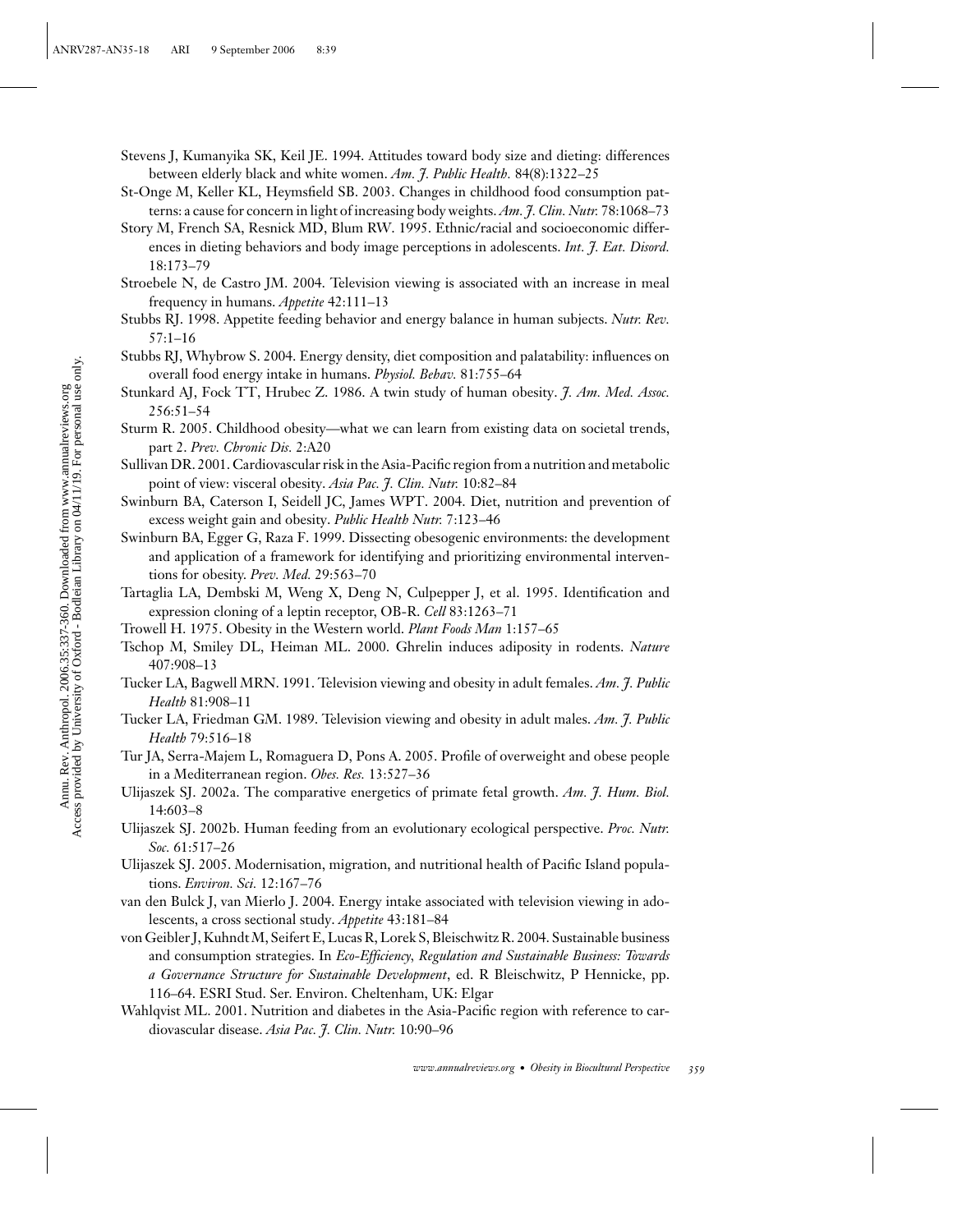- Wansink B. 2004. Environmental factors that increase the food intake and consumption volume of unknowing consumers. *Annu. Rev. Nutr.* 24:455–79
- Wansink B, Cheney MM. 2005. Super bowls: serving bowl size and food consumption. *Obes. Res.* 293:1727–28
- Waterlow JC. 1990. Mechanisms of adaptation to low energy intakes. In *Diet and Disease*, ed. GA Harrison, JC Waterlow, pp. 5–23. Cambridge, UK: Cambridge Univ. Press
- Wilkinson J, Ben-Tovim D, Walker M. 1994. An insight into the personal significance of weight and shape in large Samoan women. *Int. J. Obes. Relat. Metab. Disord.* 18:602–6
- Wilson SG, Adam G, Langdown M, Reneland R, Braun A, et al. 2006. Linkage and potential association of obesity-related phenotypes with two genes on chromosome 12q24 in a female dizygous twin cohort. *Eur. J. Hum. Genet.* 14:340–43
- World Health Organization. 2000. Obesity: preventing and managing the global epidemic. *WHO Tech. Rep. Ser., No. 894*. Geneva
- Yamamoto H, Lee CE, Marcus JN, Williams TD, Overton JM, et al. 2002. Glucagon-like peptide-1 receptor stimulation increases blood pressure and heart rate and activates autonomic regulatory neurons. *J. Clin. Invest.* 110:43–52
- Young LR, Nestle M. 2002. The contribution of expanding portion sizes to the US obesity epidemic. *Am. J. Public Health* 92:246–49
- Zemel MB, Kim JH, Woychik RP, Michaud EJ, Kadwell SH, et al. 1995. Agouti regulation of intracellular calcium: role in the insulin resistance of viable yellow mice. *Proc. Natl. Acad. Sci. USA* 92:4733–37
- Zhang Y, Proenca R, Maffei M, Barone M, Leopold L, Friedman JM. 1994. Positional cloning of the mouse obese gene and its human homologue. *Nature* 372:425–32
- Zizza C, Siega-Riz AM, Popkin BM. 2001. Significant increase in young adults' snacking between 1977–1978 and 1994–1996 represents a cause for concern! *Prev. Med.* 32:303–10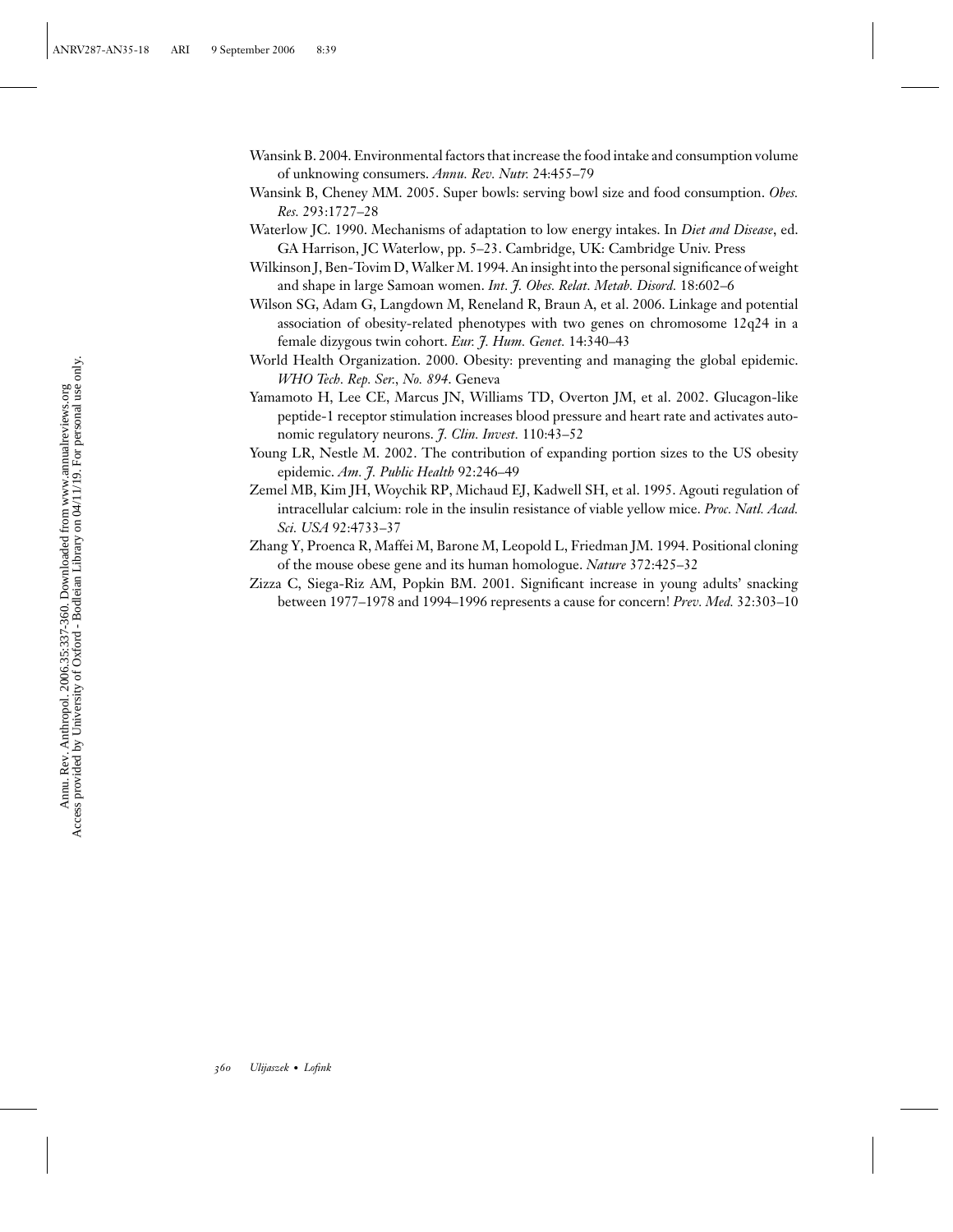

#### **Figure 1**

**Obese (%)**

Obesity rates by nation (body mass index greater than  $30 \text{ kg/m}^2$ ). Figure created using data from Nishida & Mucavele 2005.

Annu. Rev. Anthropol. 2006.35:337-360. Downloaded from www.annualreviews.org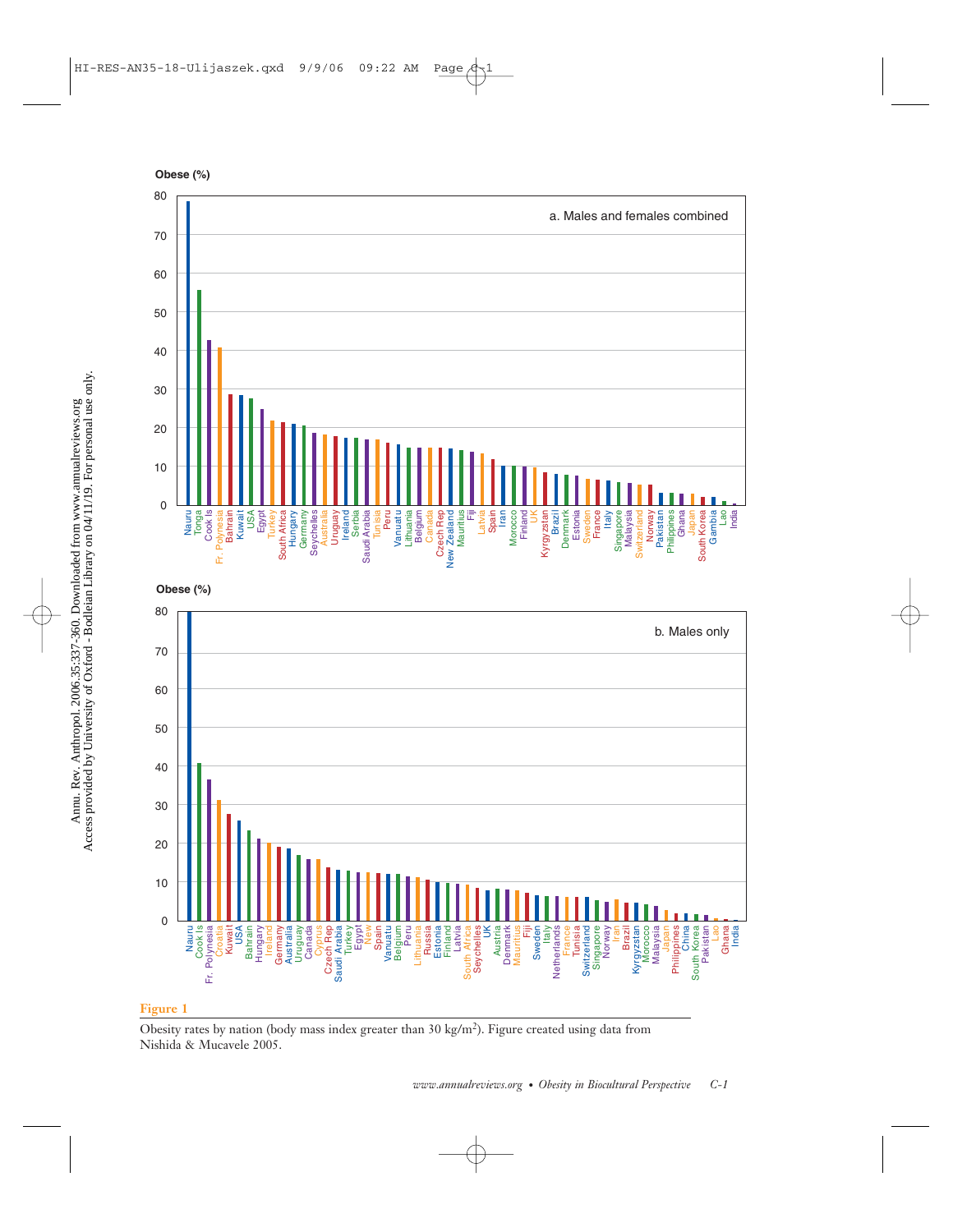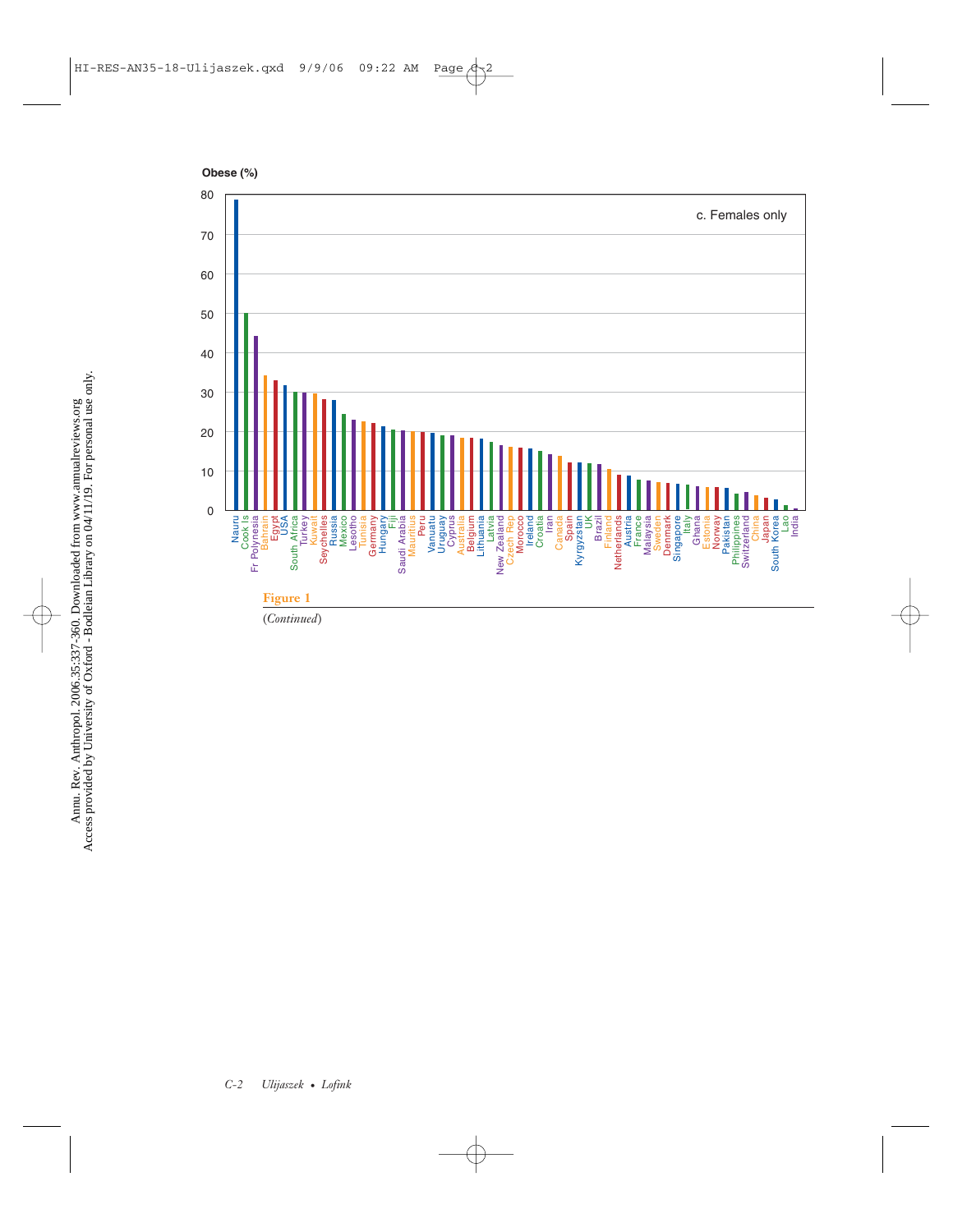

**Annual Review of Anthropology**

Volume 35, 2006

# **Contents**

# **Prefatory Chapter**

| On the Resilience of Anthropological Archaeology |  |
|--------------------------------------------------|--|
|                                                  |  |

## **Archaeology**

| Archaeology of Overshoot and Collapse                                                                  |
|--------------------------------------------------------------------------------------------------------|
| Archaeology and Texts: Subservience or Enlightenment                                                   |
| Alcohol: Anthropological/Archaeological Perspectives                                                   |
| Early Mainland Southeast Asian Landscapes in the First<br>Millennium A.D.                              |
| The Maya Codices                                                                                       |
| <b>Biological Anthropology</b>                                                                         |
| What Cultural Primatology Can Tell Anthropologists about the<br><b>Evolution of Culture</b>            |
| Diet in Early <i>Homo</i> : A Review of the Evidence and a New Model of<br><b>Adaptive Versatility</b> |
|                                                                                                        |

| Obesity in Biocultural Perspective |  |
|------------------------------------|--|
|                                    |  |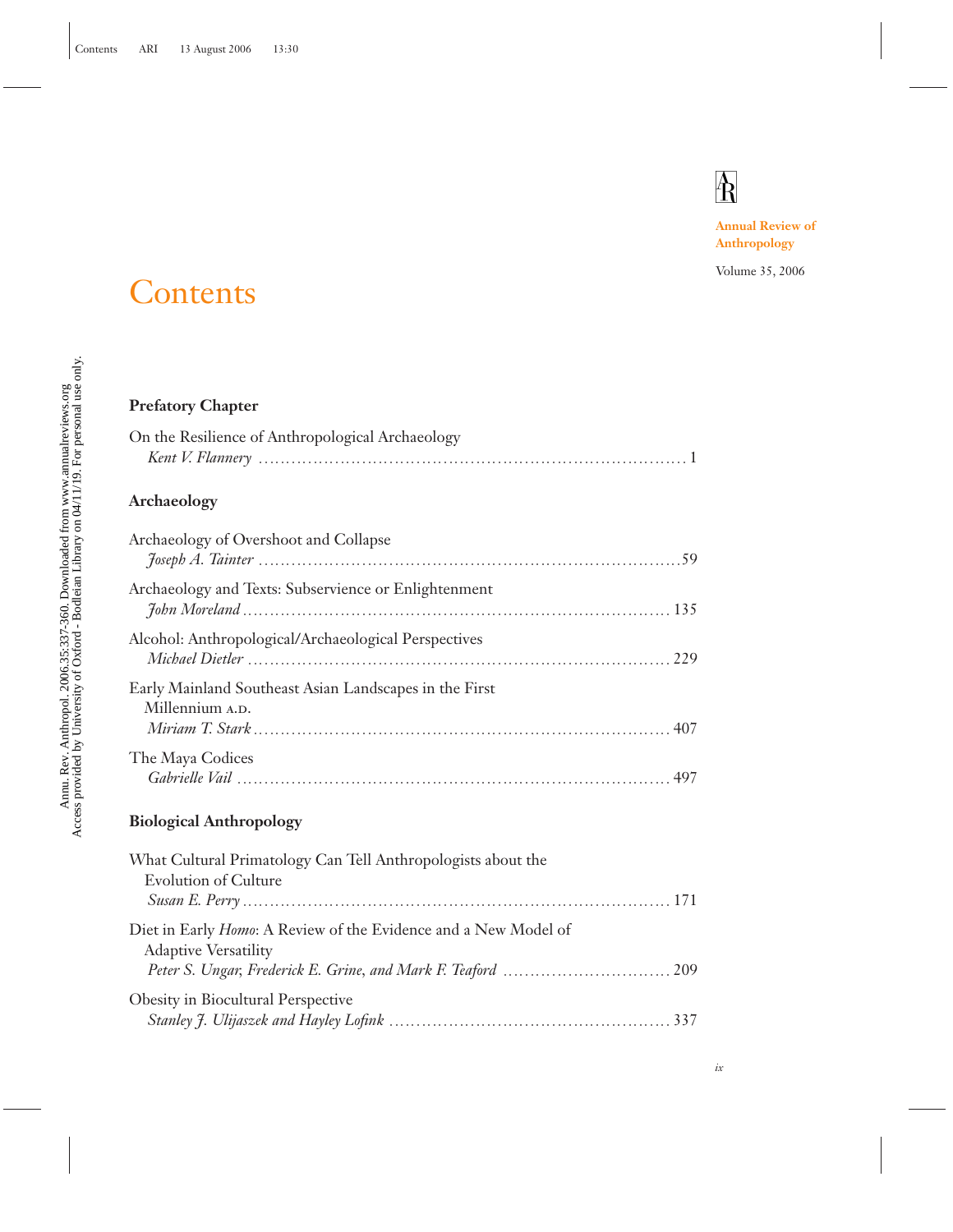| Evolution of the Size and Functional Areas of the Human Brain |
|---------------------------------------------------------------|
| <b>Linguistics and Communicative Practices</b>                |
| Mayan Historical Linguistics and Epigraphy: A New Synthesis   |
| <b>Environmental Discourses</b>                               |
| Old Wine, New Ethnographic Lexicography                       |
| <b>International Anthropology and Regional Studies</b>        |
| The Ethnography of Finland                                    |
| <b>Sociocultural Anthropology</b>                             |
| The Anthropology of Money                                     |
| Food and Globalization                                        |
| The Research Program of Historical Ecology                    |
| Anthropology and International Law                            |
| Institutional Failure in Resource Management                  |
| Indigenous People and Environmental Politics                  |
| Parks and Peoples: The Social Impact of Protected Areas       |
| Sovereignty Revisited                                         |
| Local Knowledge and Memory in Biodiversity Conservation       |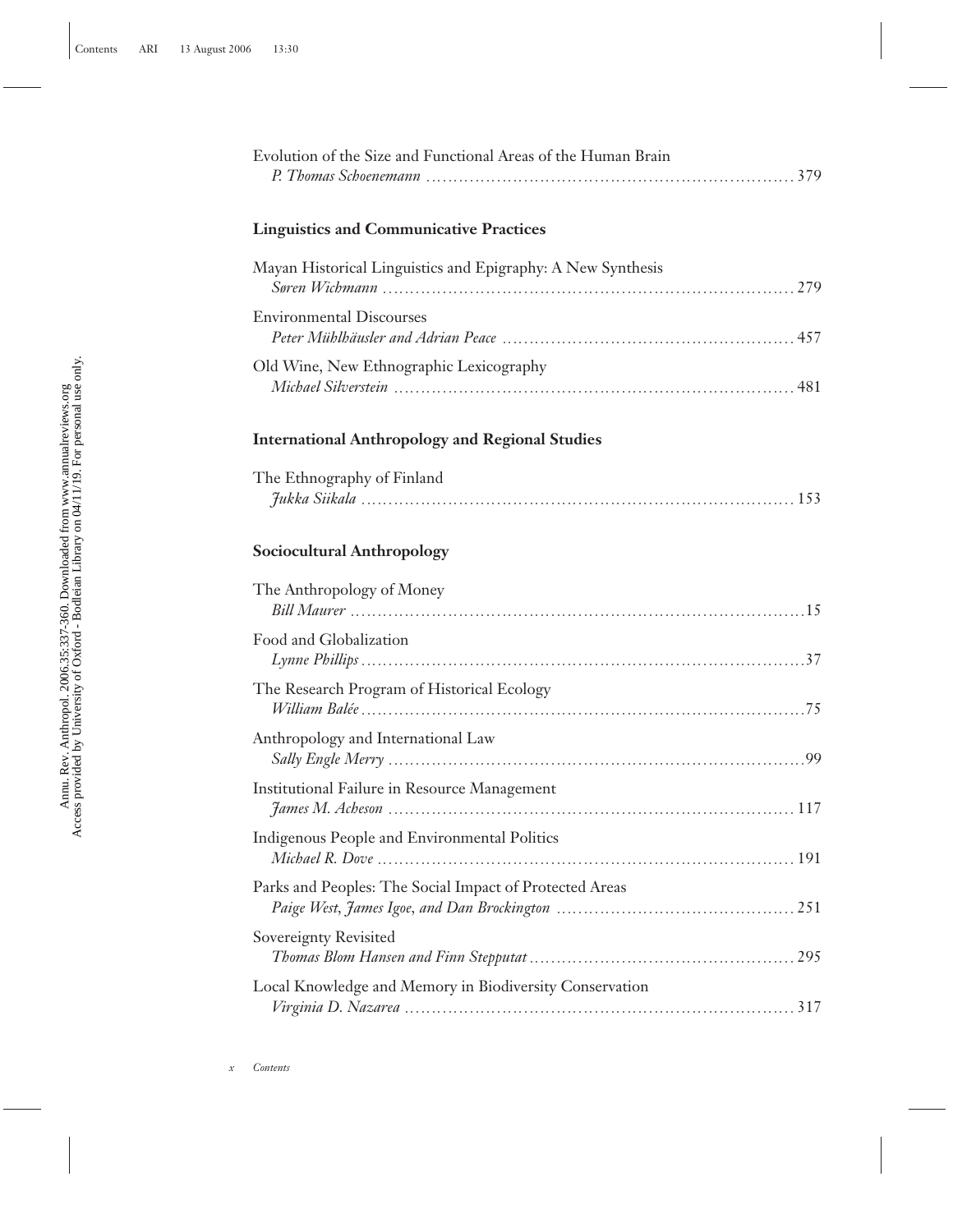| Food and Memory                                                                                      |
|------------------------------------------------------------------------------------------------------|
| Creolization and Its Discontents                                                                     |
| Persistent Hunger: Perspectives on Vulnerability, Famine, and Food<br>Security in Sub-Saharan Africa |
| <b>Theme 1: Environmental Conservation</b>                                                           |
| Archaeology of Overshoot and Collapse                                                                |
| The Research Program of Historical Ecology                                                           |
| Institutional Failure in Resource Management                                                         |
| Indigenous People and Environmental Politics                                                         |
| Parks and Peoples: The Social Impact of Protected Areas                                              |
| Local Knowledge and Memory in Biodiversity Conservation                                              |
| <b>Environmental Discourses</b>                                                                      |
|                                                                                                      |

# **Theme 2: Food**

| Food and Globalization                                                                                 |  |
|--------------------------------------------------------------------------------------------------------|--|
| Diet in Early <i>Homo</i> : A Review of the Evidence and a New Model of<br><b>Adaptive Versatility</b> |  |
| Alcohol: Anthropological/Archaeological Perspectives                                                   |  |
| <b>Obesity in Biocultural Perspective</b>                                                              |  |
| Food and Memory                                                                                        |  |